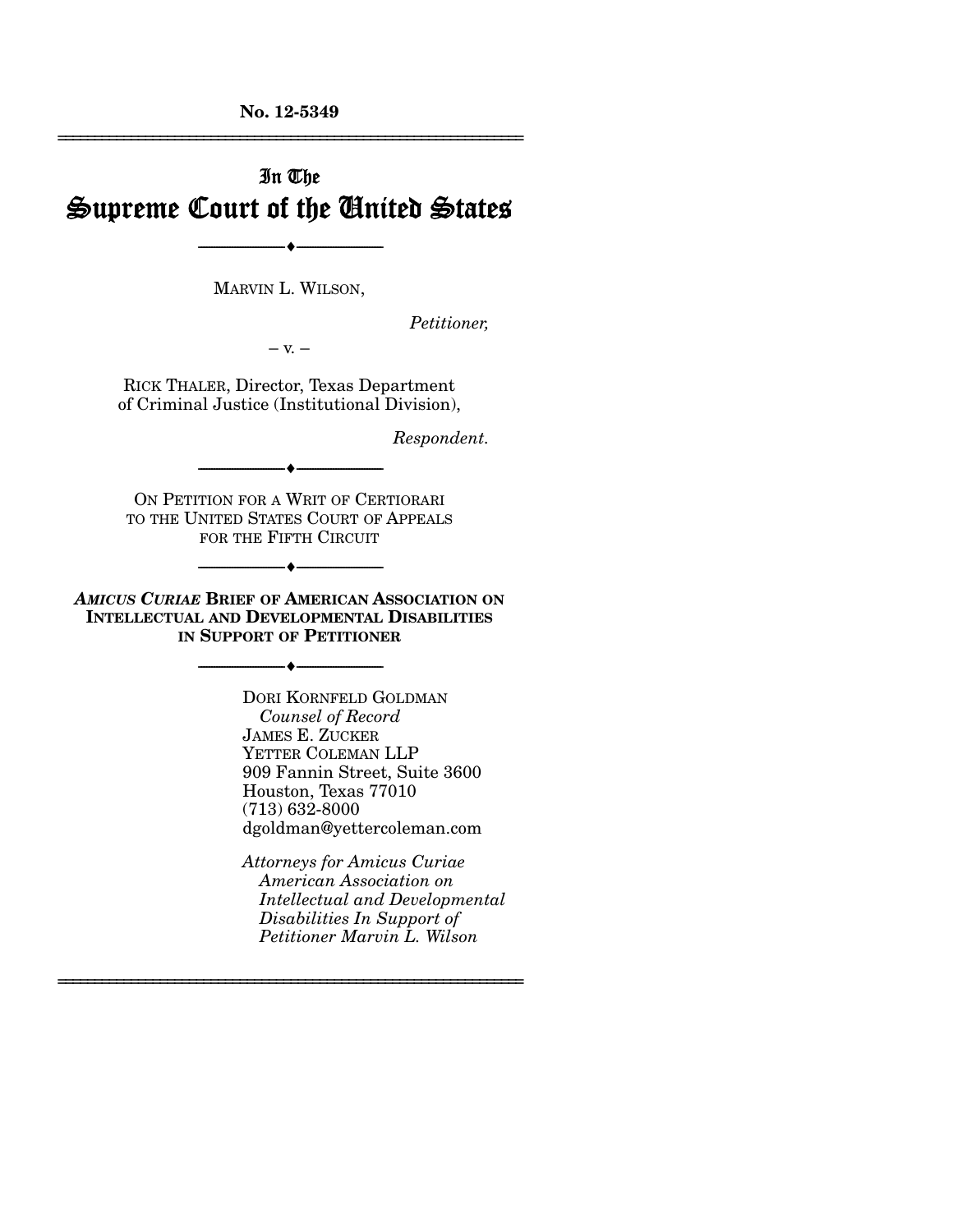## **TABLE OF CONTENTS**

|--|

|     |                        |                                                                                                                                                         | iii            |
|-----|------------------------|---------------------------------------------------------------------------------------------------------------------------------------------------------|----------------|
|     |                        | INTEREST OF AMICUS CURIAE                                                                                                                               | 1              |
|     |                        |                                                                                                                                                         | $\overline{2}$ |
|     |                        |                                                                                                                                                         | 4              |
| I.  | $\overline{\text{RY}}$ | TEXAS CIRCUMVENTS THE ATKINS MANDATE<br><b>EIGHTH</b><br>AFFORDING<br>AMENDMENT<br>PROTECTION TO ONLY A FRACTION OF THE<br>MENTALLY RETARDED POPULATION | 4              |
|     |                        | A. Atkins Imposed a Categorical Ban on<br>the Execution of Offenders Diagnosed<br>as Mentally Retarded                                                  | 4              |
|     | В.                     | Relies on a Purported<br>Texas<br>Statewide Consensus to Determine<br>Who Among the Mentally Retarded                                                   | 7              |
| II. |                        | BRISEÑO'S NON-CLINICAL TEST UNDERCUTS<br>THE CONSTITUTIONAL INQUIRY                                                                                     | 9              |
|     |                        | A. Briseño Devised Seven Lay Factors to<br>Identify Mental Retardation                                                                                  | 9              |
|     | В.                     | The<br>Briseño<br>Factors Contradict<br>Controlling Clinical Criteria                                                                                   | 11             |
|     | C.                     | <b>Briseño Improperly Considers Strengths</b><br>to the Exclusion of Limitations                                                                        | 15             |
|     | D.                     | Texas Courts Routinely Use Briseño<br>to Supplant Clinical Assessment                                                                                   | 18             |
|     |                        |                                                                                                                                                         |                |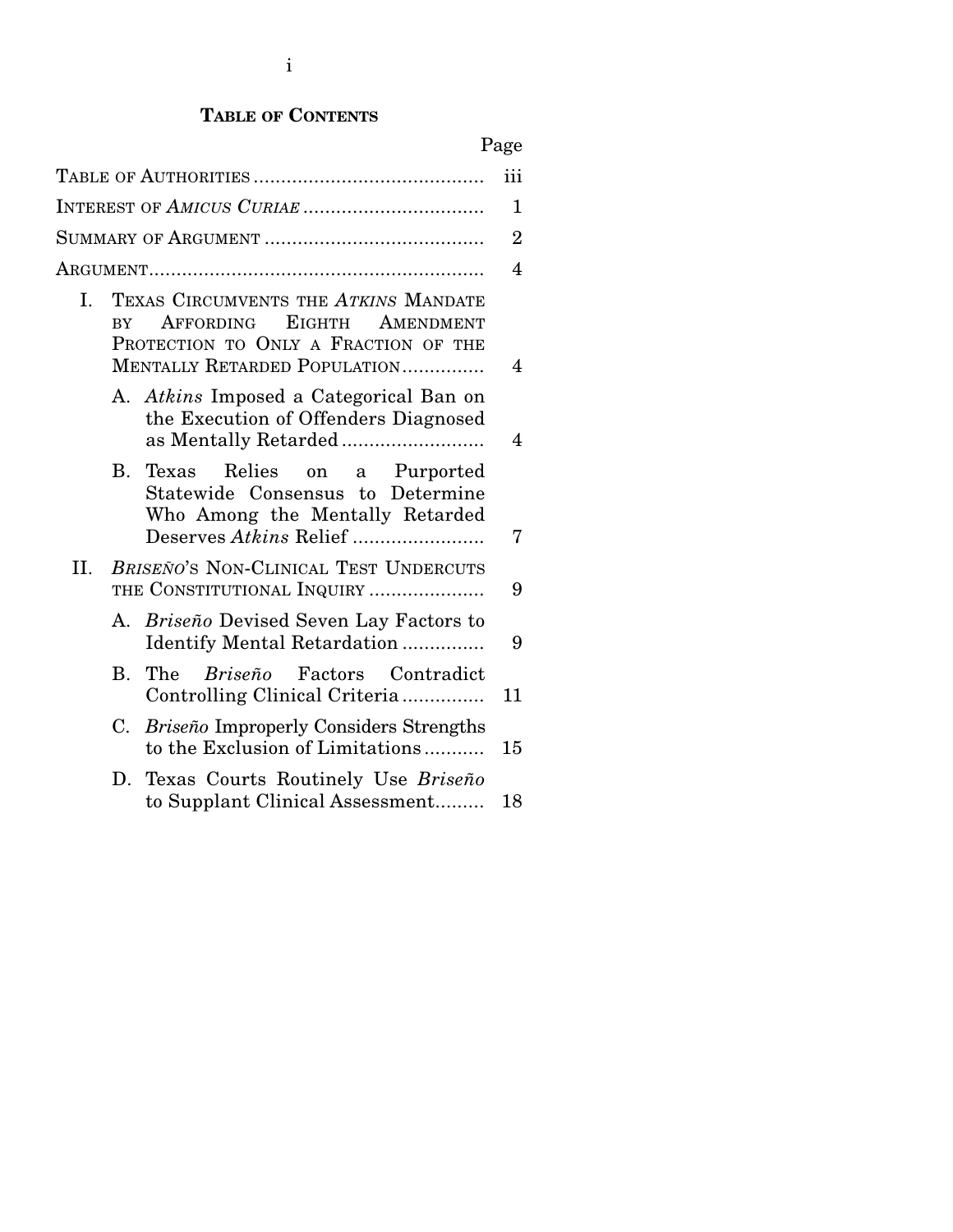## **TABLE OF CONTENTS** – Continued

Page

| III. TEXAS STANDS ALONE IN SUBJECTING |  |
|---------------------------------------|--|
| MILDLY MENTALLY RETARDED OFFENDERS    |  |
|                                       |  |
| IV. THIS CASE IS AN IDEAL VEHICLE FOR |  |
| PREVENTING TEXAS COURTS FROM          |  |
| CIRCUMVENTING THE ATKINS RULE 23      |  |
|                                       |  |

ii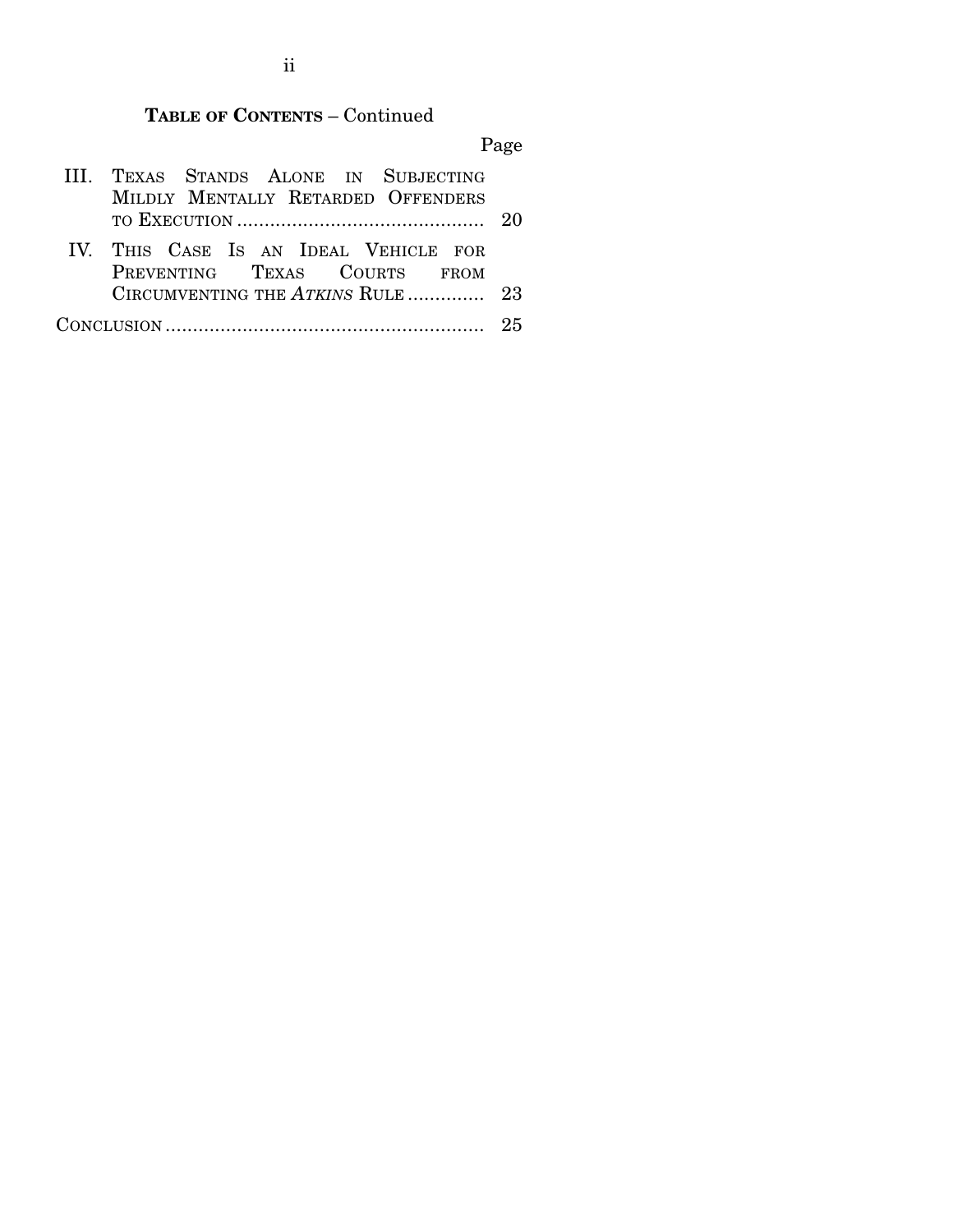### **TABLE OF AUTHORITIES**

# Page

## **CASES**

| Chase v. State, 873 So. 2d 1013 (Miss. 2004)21          |
|---------------------------------------------------------|
| Chester v. Thaler, 666 F.3d 340 (CA5                    |
| City of Cleburne v. Cleburne Living Ctr., Inc.,         |
| Commonwealth v. Miller, 585 Pa. 144, 888 A.2d           |
| Ex parte Briseño, 135 S.W.3d 1 (Tex. Crim. App.         |
| Ex parte Chester, 2007 WL 602607 (Tex. Crim.            |
| <i>Ex parte Perkins</i> , 851 So. 2d 453 (Ala. 2002) 21 |
| Ex parte Sosa, 364 S.W.3d 889 (Tex. Crim. App.          |
| Ex parte Van Alstyne, 239 S.W.3d 815 (Tex.              |
| Ford v. Wainwright, 477 U.S. 399 (1986)24               |
| Franklin v. Maynard, 356 S.C. 276, 588 S.E.2d           |
| Gallo v. State, 239 S.W.3d 757 (Tex. Crim. App.         |
| Hall v. State, 160 S.W.3d 24 (Tex. Crim. App.           |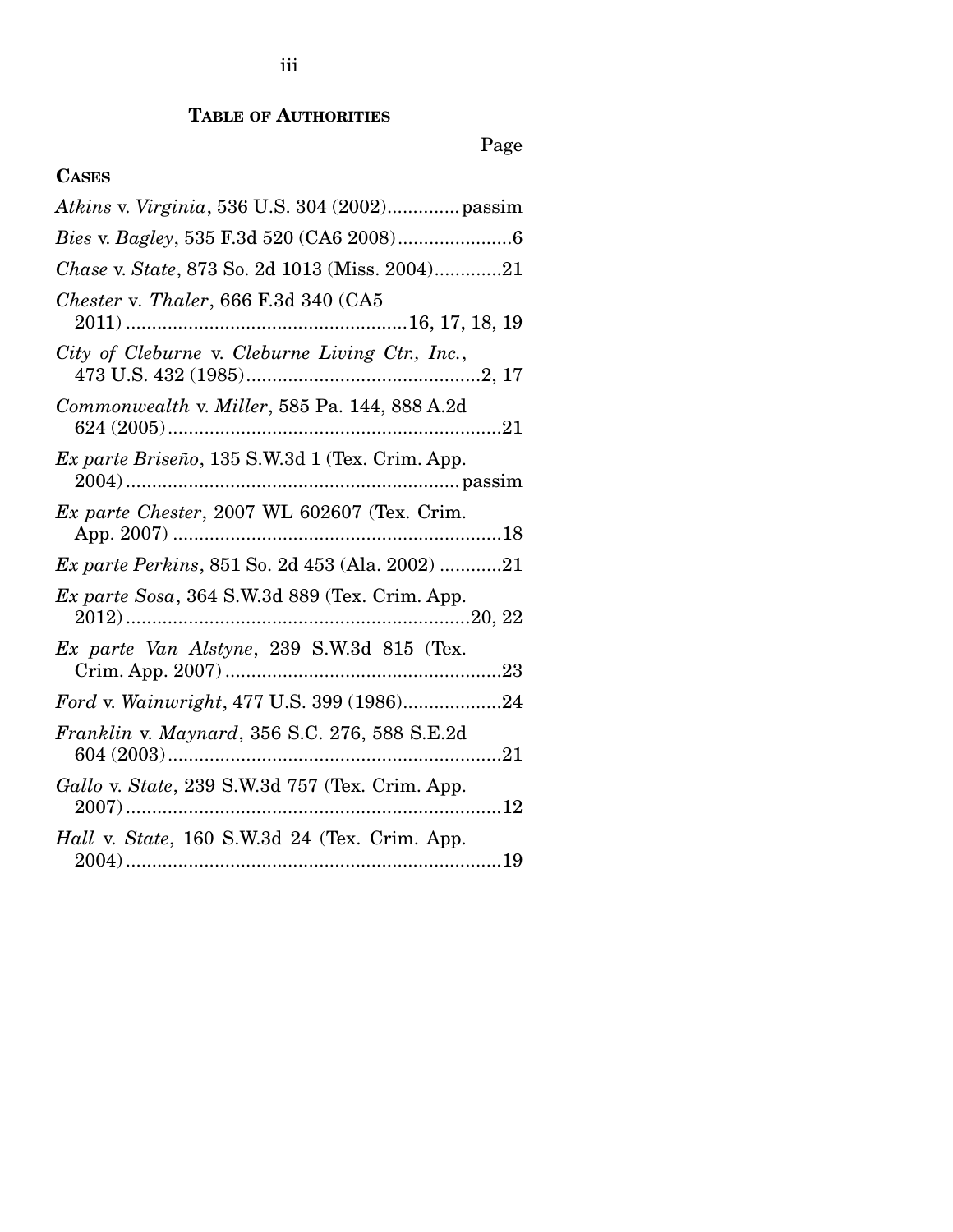| Page                                                     |
|----------------------------------------------------------|
| <i>Hines v. Thaler</i> , 456 Fed. Appx. 357 (CA5 2011)18 |
| Holladay v. Allen, 555 F.3d 1346 (CA11 2009) 15          |
|                                                          |
| Jackson v. Norris, 615 F.3d 959 (CA8 2010)5              |
| Lizcano v. State, 2010 WL 1817772 (Tex. Crim.            |
| Moore v. Quarterman, 342 Fed. Appx. 65 (CA5              |
| Ochoa v. Workman, 669 F.3d 1130 (CA10 2012)5             |
|                                                          |
| Rohan ex rel. Gates v. Woodford, 334 F.3d 803            |
| <i>State v. Harris</i> , 181 N.J. 391, 859 A.2d 364      |
| State v. Lott, 97 Ohio St. 3d 303, 2002-Ohio-            |
| Tennard v. Dretke, 542 U.S. 274 (2004) 12                |
| Wilson v. Thaler, 450 Fed. Appx. 369 (CA5                |
| Wilson v. Quarterman, 2009 WL 900807 (ED                 |

## **STATUTES**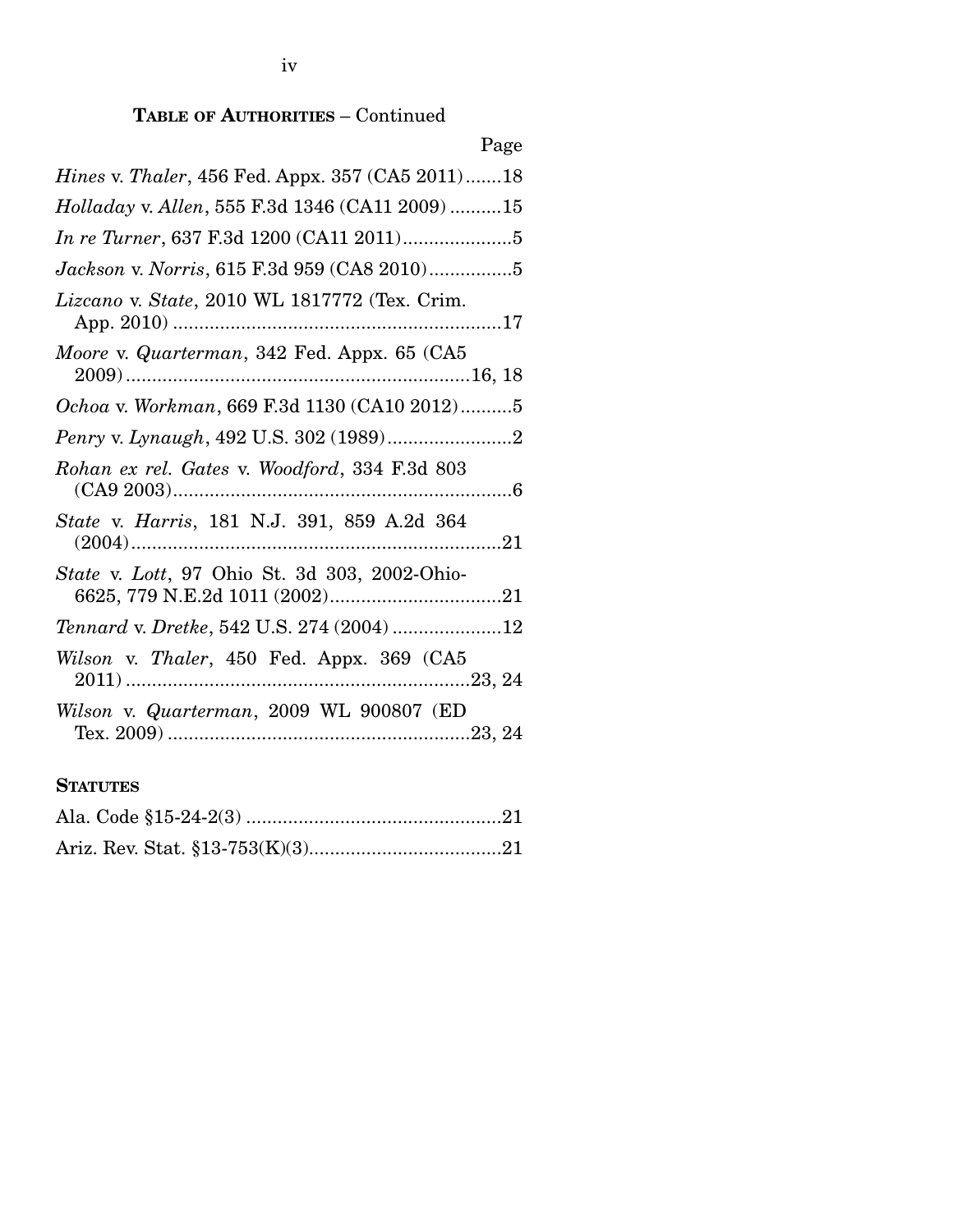|                                                | Page |
|------------------------------------------------|------|
|                                                |      |
|                                                |      |
|                                                |      |
|                                                |      |
|                                                |      |
|                                                |      |
|                                                |      |
|                                                |      |
|                                                |      |
|                                                |      |
|                                                |      |
| La. Code Crim. Proc. Ann. art. 905.5.1(H)(1)21 |      |
| Md. Code Ann., Crim. Law §2-202(b)(1)21        |      |
|                                                |      |
|                                                |      |
|                                                |      |
|                                                |      |
|                                                |      |
|                                                |      |
|                                                |      |
| S.D. Codified Laws §23A-27A-26.2 21            |      |
|                                                |      |
| Tex. Health & Safety Code §591.003(7-a)9       |      |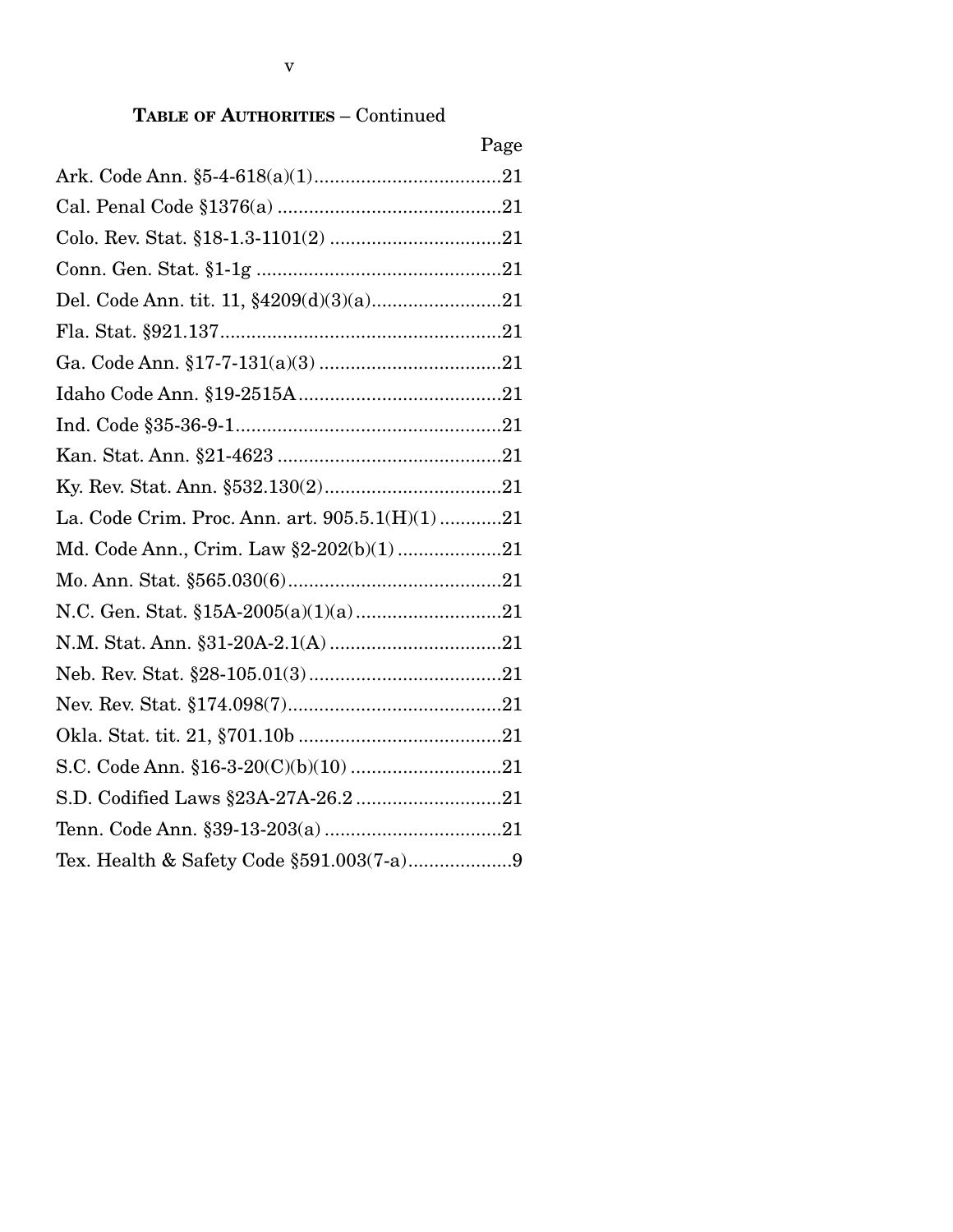Page

### **OTHER AUTHORITIES**

| American Assn. of Mental Deficiency,<br>Classification in Mental Retardation                                                                                                                                         |
|----------------------------------------------------------------------------------------------------------------------------------------------------------------------------------------------------------------------|
| American Assn. of Mental Retardation, Mental<br>Retardation: Definition, Classification, and<br>Systems of Supports (10th ed. 2002)15, 16                                                                            |
| American Assn. of Mental Retardation, Mental<br>Retardation: Definition, Classification, and                                                                                                                         |
| American Assn. on Intellectual and<br>Developmental Disabilities, Intellectual<br>Disability: Definition, Classification, and<br>Systems of Supports (11th ed. 2010)6, 12, 15                                        |
| American Psychiatric Assn., Diagnostic and<br>Statistical Manual of Mental Disorders (4th                                                                                                                            |
| R. Bonnie & K. Gustafson, The Challenge of<br>Implementing Atkins v. Virginia: How<br>Legislatures and Courts Can Promote<br>Accurate Assessments and Adjudications of<br>Mental Retardation in Death Penalty Cases, |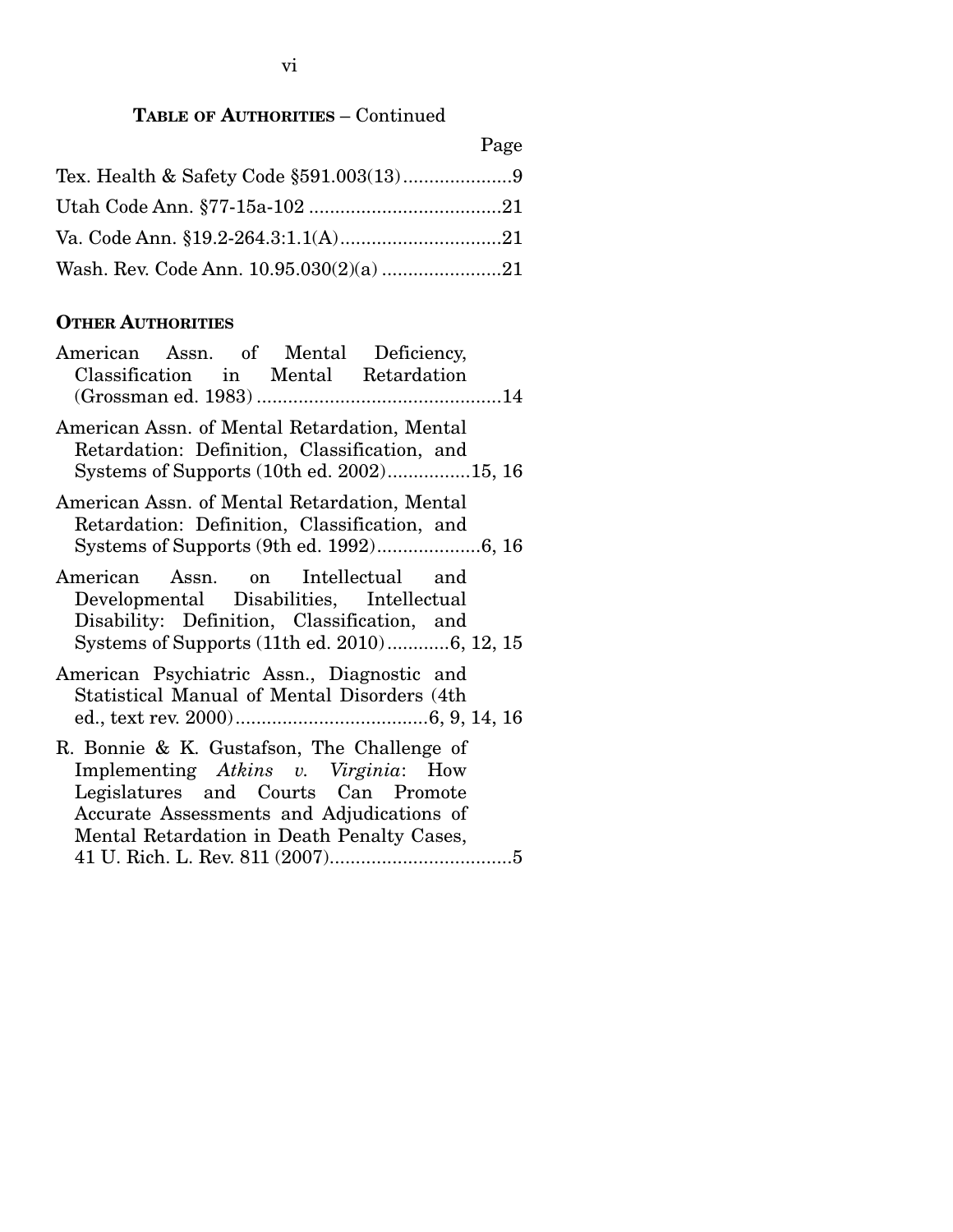## Page

| Death Penalty Info. Ctr., Number of Executions<br>by State and Region Since 1976, http://www.<br>deathpenaltyinfo.org/number-executions-state-                                                                                              |
|---------------------------------------------------------------------------------------------------------------------------------------------------------------------------------------------------------------------------------------------|
| Death Penalty Info. Ctr., State Statutes<br>Prohibiting the Death Penalty for People<br>with Mental Retardation, http://www.death<br>penaltyinfo.org/state-statutes-prohibiting-death-<br>penalty-people-mental-retardation20, 21, 22       |
| Death Penalty Info. Ctr., States That Have<br>Changed Their Statutes to Comply With the<br>Supreme Court's Decision in Atkins v. Virginia,<br>http://www.deathpenaltyinfo.org/states-have-<br>changed-their-statutes-comply-supreme-courts- |
| C. Everington & J.G. Olley, Implications of<br>Atkins v. Virginia: Issues in Defining and<br>Diagnosing Mental Retardation, 8 J.<br>Forensic Psychol. Prac., no. 1, 200812, 13                                                              |
| D. Keyes, et al., Mitigating Mental Retardation<br>in Capital Cases: Finding the 'Invisible'<br>Defendant, 22 Mental & Physical Disability                                                                                                  |
| R.C. Scheerenberger, A History of Mental<br>Retardation: A Quarter Century of Progress                                                                                                                                                      |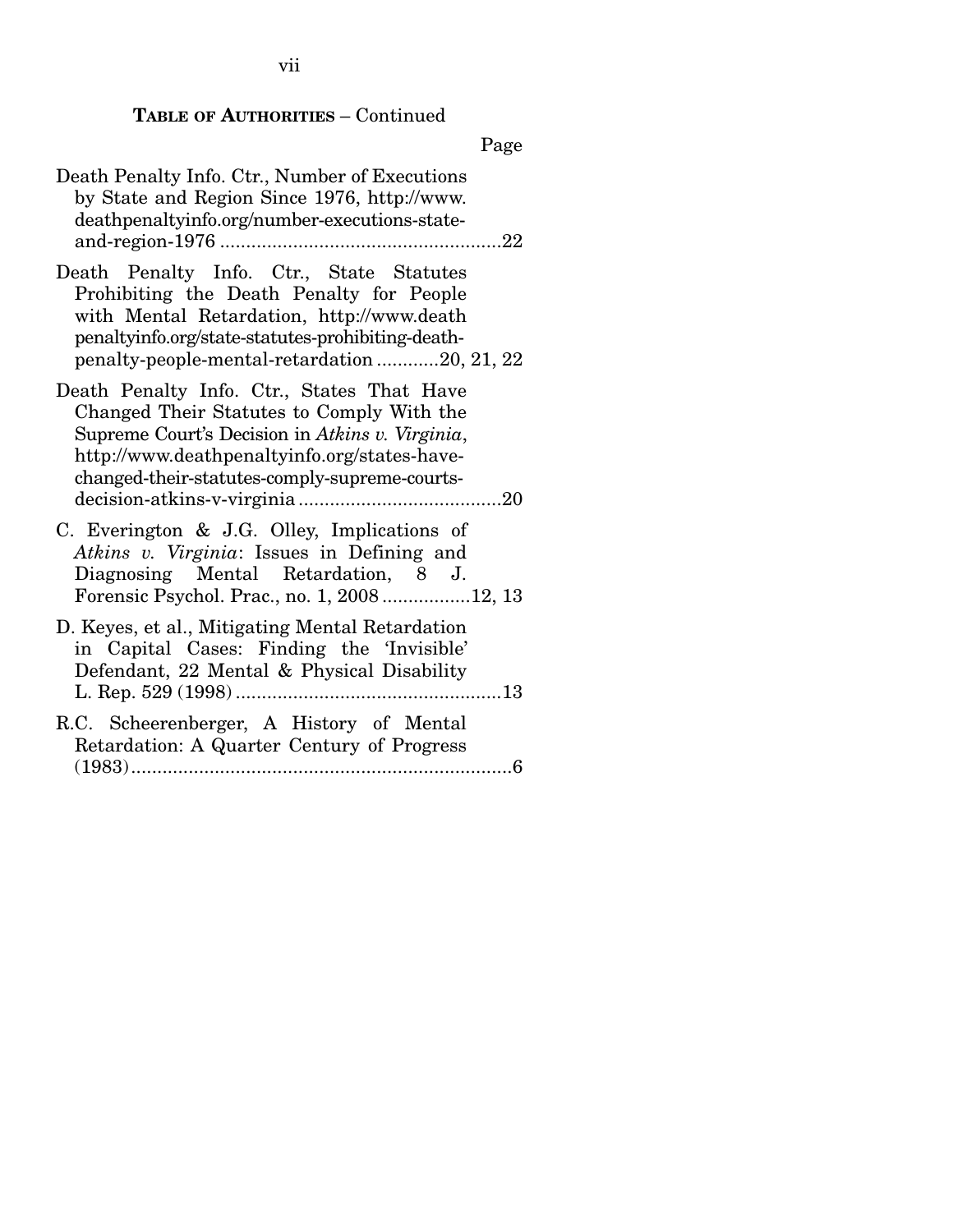viii

## **TABLE OF AUTHORITIES** – Continued

Page

| R. Schalock, et al., The Renaming of <i>Mental</i><br><i>Retardation:</i> Understanding the Change to<br>the Term <i>Intellectual</i> Disability, 45<br>Intellectual & Developmental Disabilities |  |
|---------------------------------------------------------------------------------------------------------------------------------------------------------------------------------------------------|--|
|                                                                                                                                                                                                   |  |
| P. Tobolowsky, A Different Path Taken: Texas<br>Capital Offenders' Post-Atkins Claims of<br>Mental Retardation, 39 Hastings Const. L.Q.                                                           |  |
| P. White, Treated Differently in Life But Not in<br>Death: The Execution of the Intellectually<br>Disabled After Atkins v. Virginia, 76 Tenn. L.                                                  |  |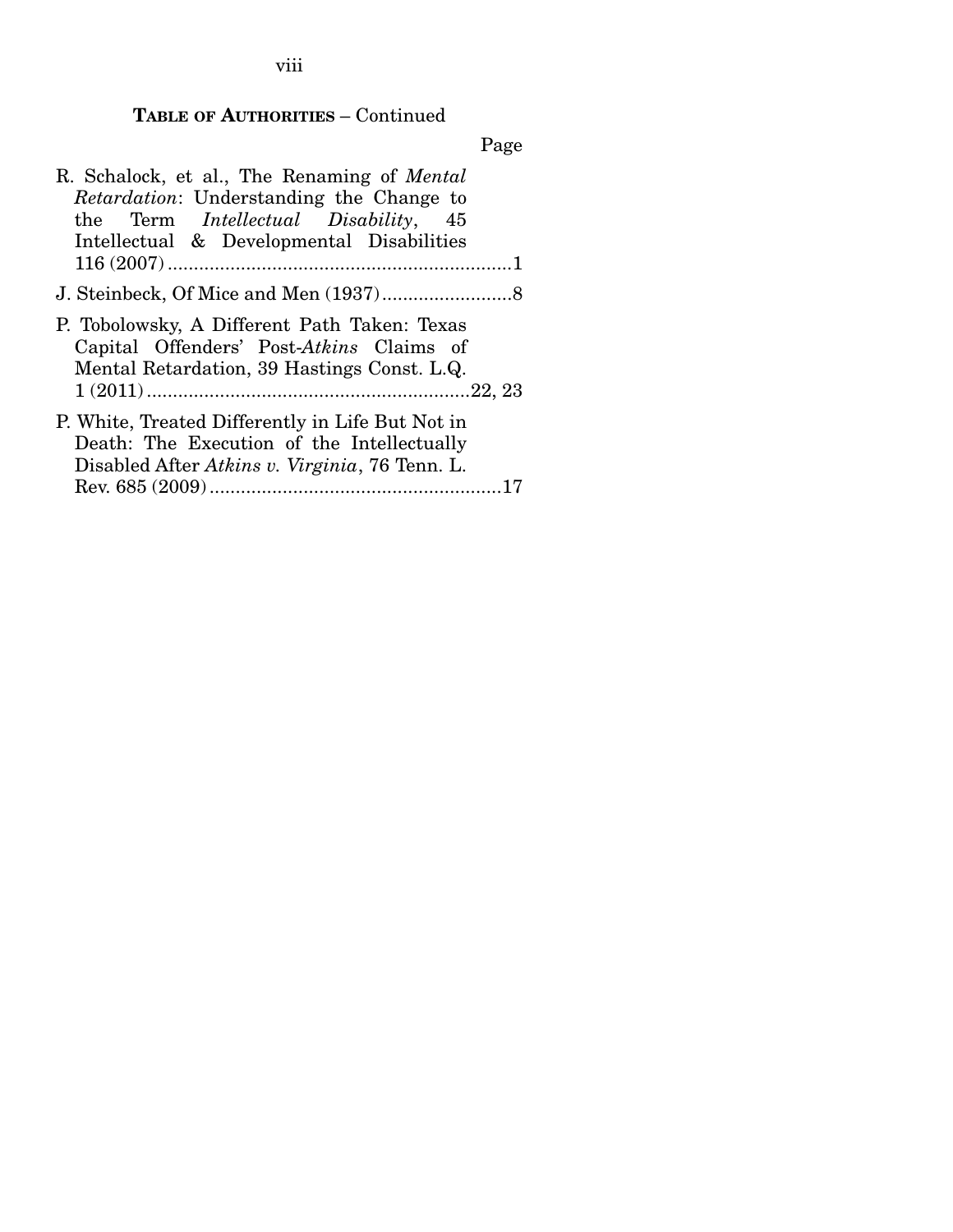#### **INTEREST OF** *AMICUS CURIAE*<sup>1</sup>

 The American Association on Intellectual and Developmental Disabilities ("AAIDD"), formerly the American Association of Mental Retardation ("AAMR"), is the nation's oldest and largest interdisciplinary professional organization in the field of intellectual and developmental disabilities. Founded in 1876, the AAIDD publishes and promotes scientific research and assessment of mental retardation and educates the public about the scientific consensus regarding mental retardation. Professionals in every state use the AAIDD's manuals and diagnostic methodology to assess intellectual disabilities.

 The AAIDD has appeared as *amicus curiae* in numerous cases involving the meaning and definition of mental retardation,<sup>2</sup> its diagnosis in criminal proceedings, and the legal rights of individuals with

<sup>&</sup>lt;sup>1</sup> Consistent with Supreme Court Rule 37.2, counsel for all parties received at least 10-days notice of the AAIDD's intent to file this *amicus curiae* brief and gave their consent. Pursuant to Rule 37.6, the AAIDD confirms that no counsel for any party authored this brief in whole or in part; and no counsel or party made a monetary contribution intended to fund the preparation or submission of this brief other than the AAIDD, its members, or its counselors.

<sup>&</sup>lt;sup>2</sup> The AAIDD, as well as many clinicians, now use the term "intellectual disability," rather than "mental retardation." See generally R. Schalock, et al., The Renaming of *Mental Retardation*: Understanding the Change to the Term *Intellectual Disability*, 45 Intellectual & Developmental Disabilities 116 (2007). This brief refers to "mental retardation" because that is the term used in *Atkins* and by the courts below.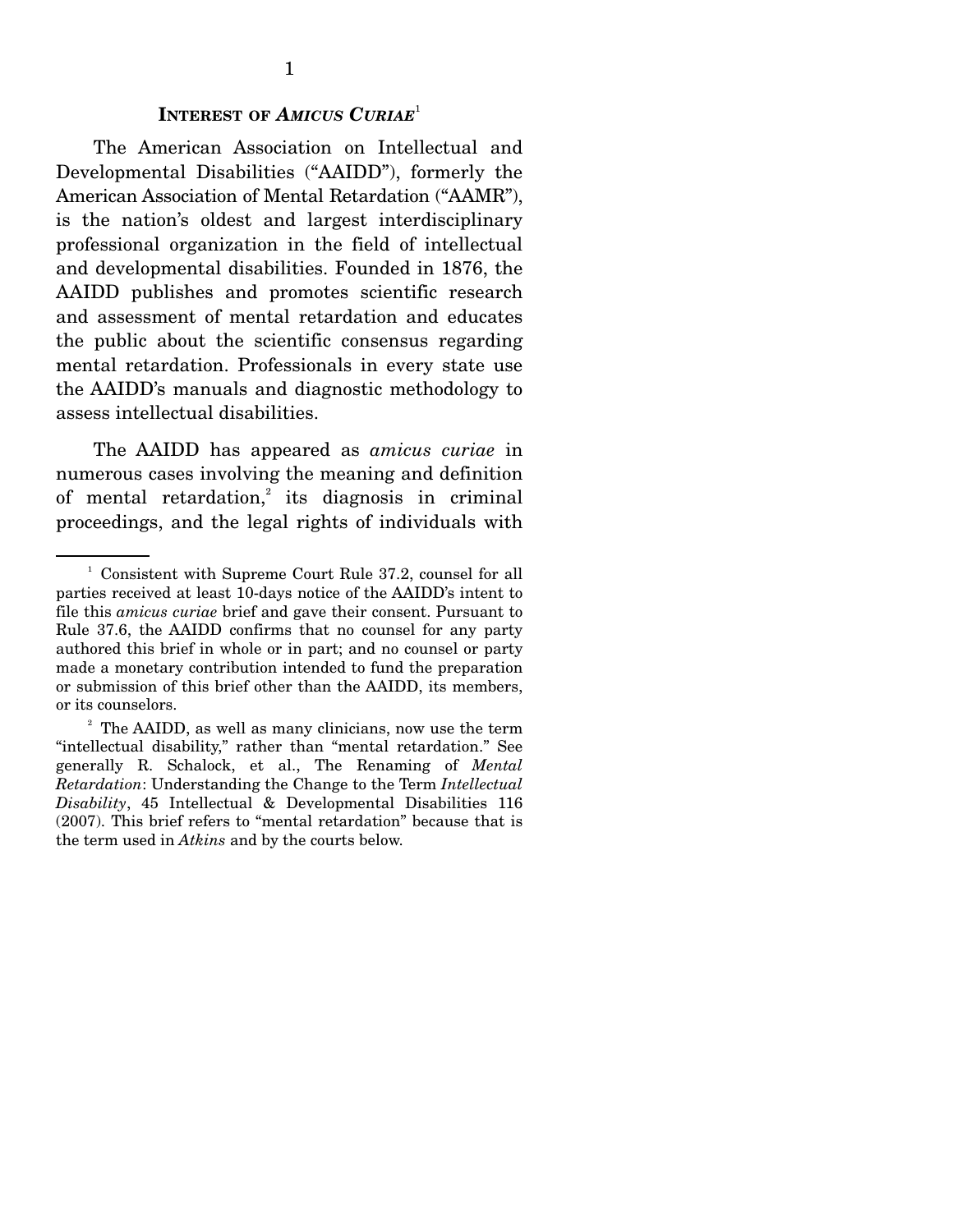intellectual disabilities. The AAIDD appeared as *amicus curiae* in *Atkins* v. *Virginia*, 536 U.S. 304 (2002), one of several cases where this Court employed the AAIDD's definition of mental retardation in adjudicating legal issues. See also *Penry* v. *Lynaugh*, 492 U.S. 302, 308, n.1 (1989); *City of Cleburne* v. *Cleburne Living Ctr., Inc.*, 473 U.S. 432, 442, n.9 (1985).

 The AAIDD has a vital interest in ensuring that (1) all individuals with mental retardation receive the rights and protections required by law; and (2) courts employ established scientific and clinical principles to assess mental retardation.

#### **SUMMARY OF ARGUMENT**

 Mr. Wilson stands on the brink of execution because Texas uses, and the Fifth Circuit has sanctioned, a mental retardation test that is based on false stereotypes and tethered to no scientific criteria. Mr. Wilson—who has a full-scale IQ of 61 and sucked his thumb through adulthood—was diagnosed with mild mental retardation by a court-appointed specialist, the only expert in the case. While all mentally retarded individuals are exempt from capital punishment under *Atkins* v. *Virginia*, 536 U.S. 304 (2002), Texas courts' departure from clinical standards has negated the constitutional protection for all but the most severely retarded offenders in Texas.

 This case is a particularly appropriate vehicle to instruct courts that states cannot circumvent the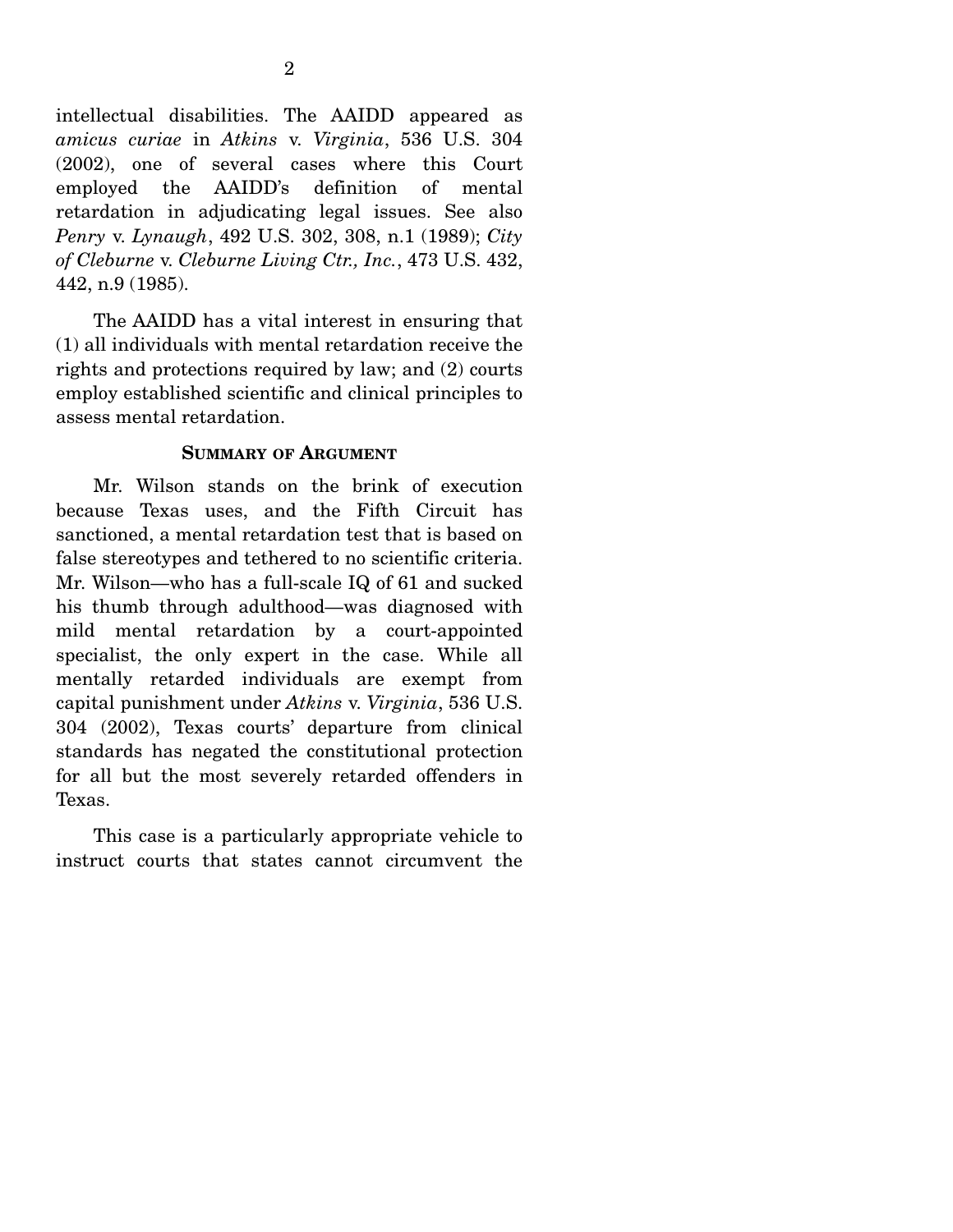*Atkins* mandate by employing contra-clinical tests predicated on stereotypes. The mental retardation diagnosis is a bright line that delineates a category of people constitutionally ineligible for the death penalty. Texas courts' use of aclinical factors to narrow the category of protected defendants is especially troubling because Texas regularly executes far more offenders than does any other state. In the decade since this Court decided *Atkins*, only six of 76 *Atkins* claimants in contested cases in Texas have been found to be mentally retarded.

 The *Atkins* Court explained that a national consensus against the execution of mentally retarded offenders had arisen, prompting the constitutional prohibition. The Court referred to the clinical definition of mental retardation, as set forth by the AAMR/AAIDD and the American Psychiatric Association ("APA"), as the basis for the statutory definitions enacted by the states, and in turn the national consensus at the heart of *Atkins*. Those clinical definitions consistently have been used to diagnose mental retardation for nearly 100 years.

 Nevertheless, the Texas Court of Criminal Appeals has responded to the *Atkins* rule by devising a lay test to identify whether a claimant suffers such a "level and degree of mental retardation" that "a consensus of Texas citizens" would agree that the individual should be exempt from execution. *Ex parte Briseño*, 135 S.W.3d 1, 6 (Tex. Crim. App. 2004). The inquiry departs from the scientific definition of mental retardation and supplants clinical criteria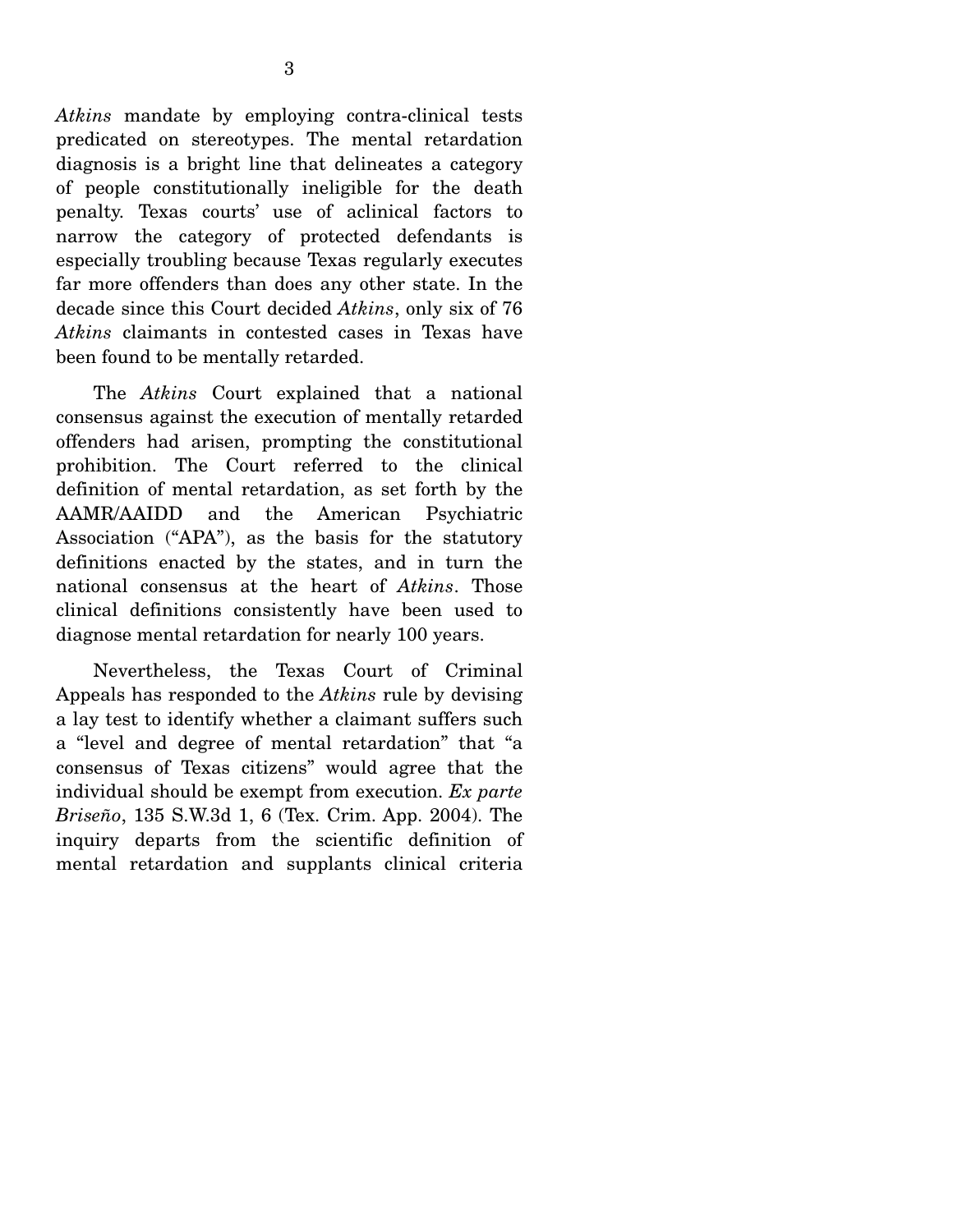with non-scientific factors, resulting in a grossly underinclusive definition of mental retardation. The *Briseño* factors, which consider strengths to the exclusion of limitations and focus on the particulars of the crime itself, have no basis in research and capitalize on entrenched prejudices. Texas is the only state to supplement or supplant the clinical definition of mental retardation in applying the death penalty ban.

 Reliance on *Briseño* inevitably sanctions the execution of offenders who should be classified as mentally retarded under the clinical definitions at the core of *Atkins*. In practice, the *Briseño* inquiry consistently has resulted in the rejection of *Atkins* claims in Texas, even in the face of uncontroverted expert testimony, as here. Use of the *Briseño* factors has rendered the constitutional ban on execution a virtual nullity for mildly retarded offenders like Mr. Wilson.

#### **ARGUMENT**

- **I. TEXAS CIRCUMVENTS THE** *ATKINS* **MANDATE BY AFFORDING EIGHTH AMENDMENT PROTECTION TO ONLY A FRACTION OF THE MENTALLY RETARDED POPULATION.** 
	- **A.** *Atkins* **Imposed a Categorical Ban on the Execution of Offenders Diagnosed as Mentally Retarded.**

*Atkins* announced a "categorical rule" prohibiting the execution of mentally retarded individuals, in light of the "national consensus" that had arisen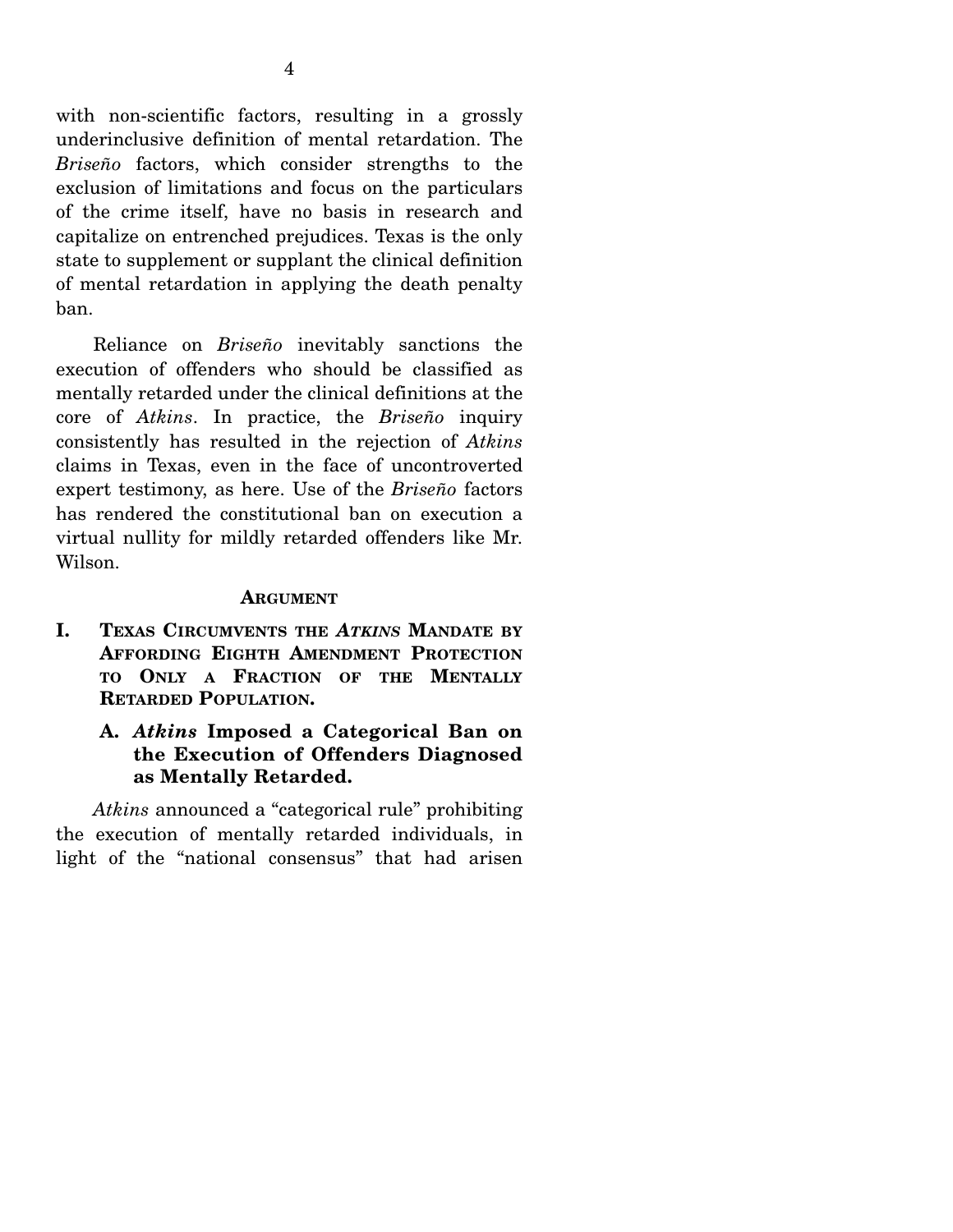against such punishment. 536 U.S., at 316, 320. The Court reasoned that mental retardation "diminish[es] . . . personal culpability" and undercuts the retributive and deterrent goals of capital punishment. *Id.*, at 318-319. The defendants' impairments "undermine the strength of the procedural protections that our capital jurisprudence steadfastly guards." *Id.*, at 317. With a reduced ability to "make a persuasive showing of mitigation" or provide "meaningful assistance to their counsel," mentally retarded defendants "face a special risk of wrongful execution." *Id.*, at 320-321. The Court concluded that condemning mentally retarded individuals to death violates the Cruel and Unusual Punishment Clause of the Eighth Amendment. *Id.*, at 321.

 To spare the lives of the most vulnerable offenders, the Court "enunciated a constitutional rule that turns explicitly and entirely on a clinical diagnosis."3 It permitted states to devise procedures

<sup>3</sup> R. Bonnie & K. Gustafson, The Challenge of Implementing *Atkins v. Virginia*: How Legislatures and Courts Can Promote Accurate Assessments and Adjudications of Mental Retardation in Death Penalty Cases, 41 U. Rich. L. Rev. 811, 813 (2007). Other circuits have recognized that the *Atkins* inquiry employs a clinical standard. See, *e.g.*, *Ochoa* v. *Workman*, 669 F.3d 1130, 1135 (CA10 2012) (noting that *Atkins* "referenced two generally accepted clinical definitions"); *In re Turner*, 637 F.3d 1200, 1205 (CA11 2011) ("Florida's definition of mental retardation substantially parallels the clinical definitions discussed by the Supreme Court in *Atkins.*"); *Jackson* v. *Norris*, 615 F.3d 959, 961 (CA8 2010) (noting that the district court "correctly defined adaptive functioning according to" the clinical (Continued on following page)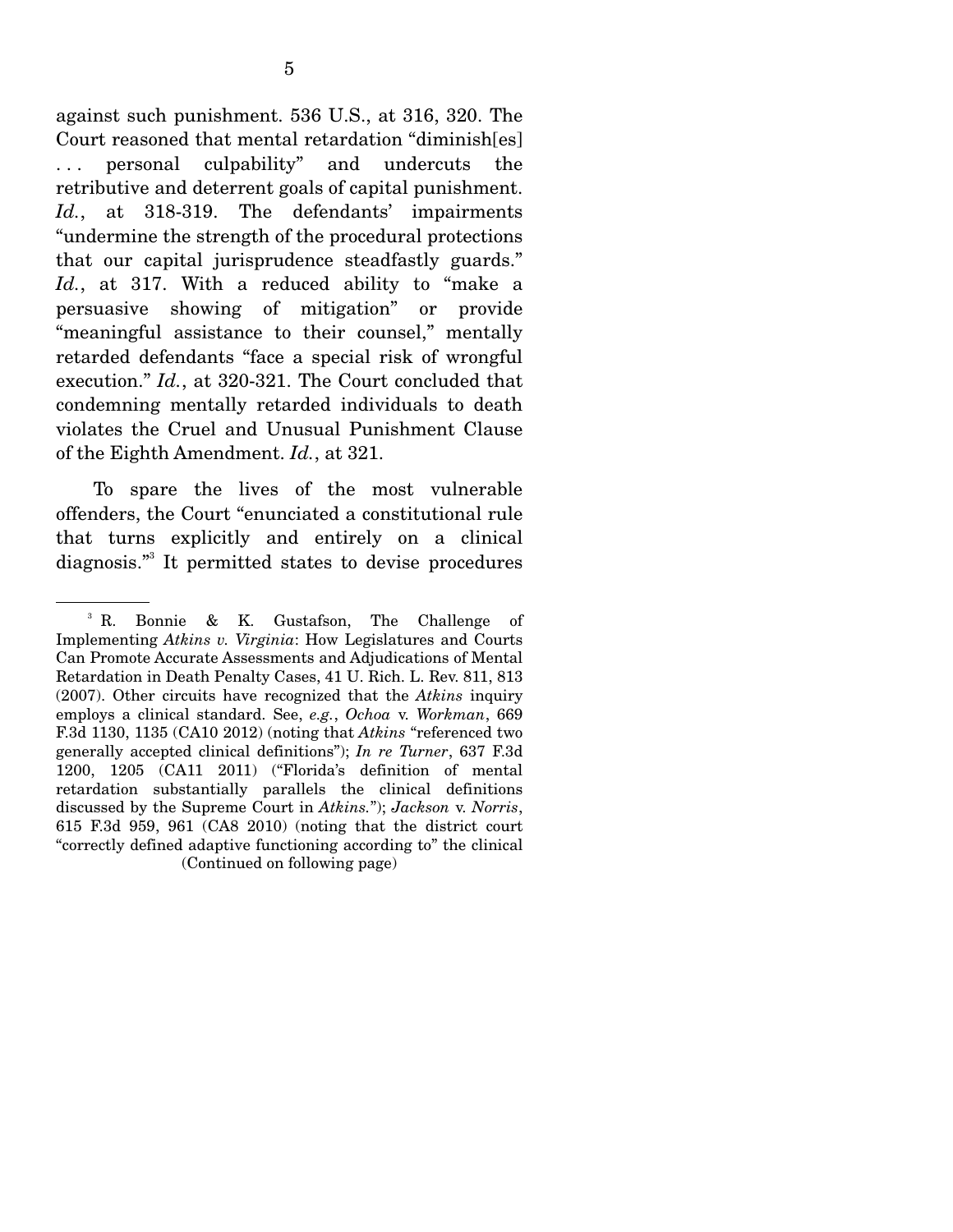for enforcing the constitutional ban, provided that they do so within the parameters of substantive clinical standards. *Atkins*, 536 U.S., at 317. The Court approved states' use of definitions of mental retardation that "generally conform to the clinical definitions set forth" by the AAMR (now the AAIDD) and the APA. *Id.*, at 317, n.22. These definitions have been used consistently for nearly 100 years to diagnose mental retardation. See generally R.C. Scheerenberger, A History of Mental Retardation: A Quarter Century of Progress (1983). The clinical definitions incorporate three prongs: (1) significantly subaverage intellectual functioning; (2) significant limitations in adaptive behavior; and (3) manifestation before age 18.<sup>4</sup> *Atkins*, 536 U.S., at 308, n.3. The tripartite clinical test is the hallmark of the

definition for mental retardation); *Bies* v. *Bagley*, 535 F.3d 520, 524-525 (CA6 2008) ("a person who is mentally retarded under the clinical definition of that term cannot constitutional [*sic*] be executed in the State of Ohio"); *Rohan ex rel. Gates* v. *Woodford*, 334 F.3d 803, 810, n.3 (CA9 2003) (citing *Atkins* and noting that a "mental defect" must "manifest itself by age 18 in order to satisfy the clinical (and apparently constitutional) definition of retardation").

<sup>4</sup> See American Assn. on Intellectual and Developmental Disabilities, Intellectual Disability: Definition, Classification, and Systems of Supports 1 (11th ed. 2010) ("AAMR 2010"); AAMR, Mental Retardation: Definition, Classification, and Systems of Supports 5 (10th ed. 2002) ("AAMR 2002"); AAMR, Mental Retardation: Definition, Classification, and Systems of Supports 5 (9th ed. 1992) ("AAMR 1992"); American Psychiatric Assn., Diagnostic and Statistical Manual of Mental Disorders 41 (4th ed., text rev. 2000) ("APA 2000").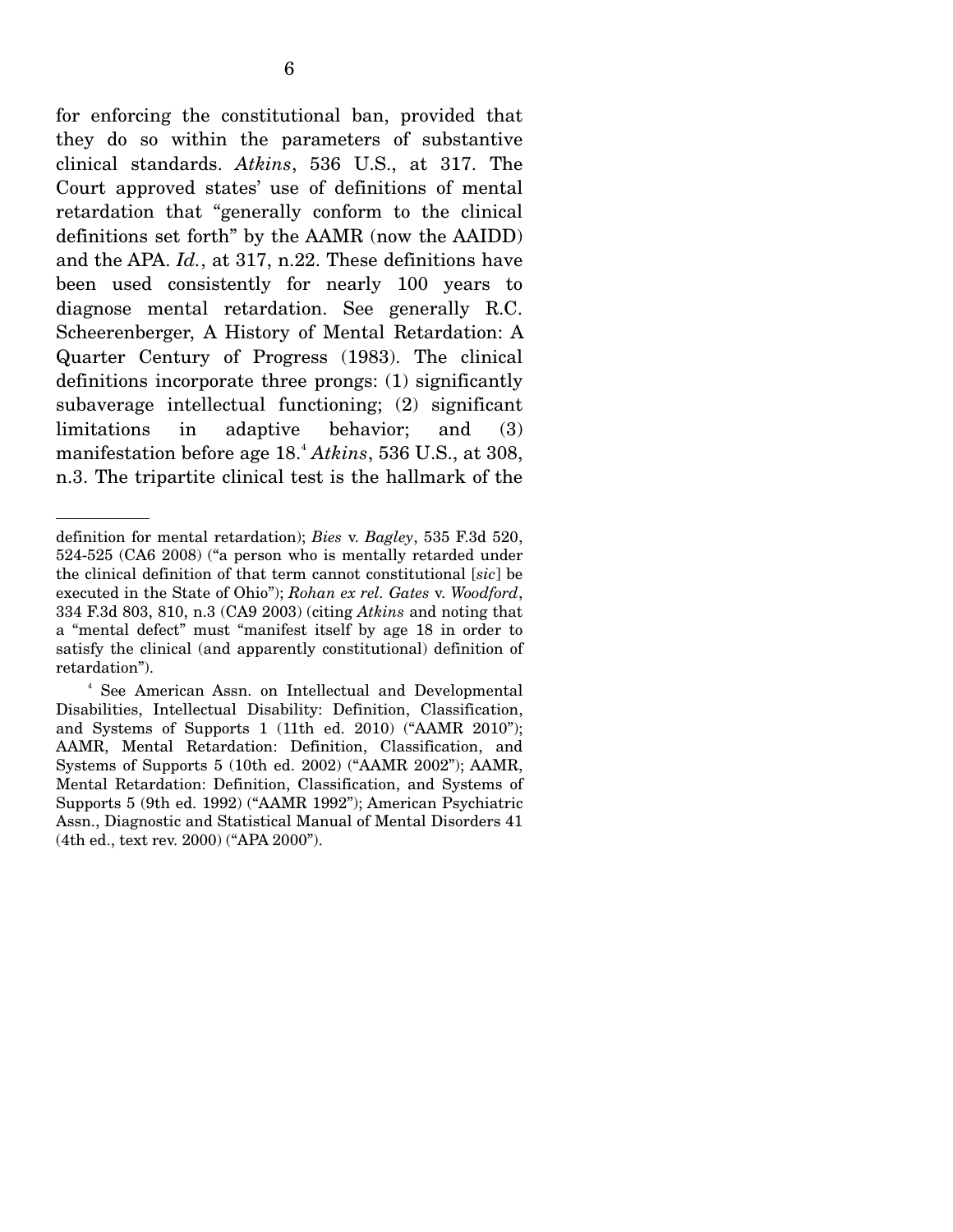constitutional definition by which an offender is deemed exempt from the death sentence.

### **B. Texas Relies on a Purported Statewide Consensus to Determine Who Among the Mentally Retarded Deserves**  *Atkins* **Relief.**

 The Texas legislature, for five consecutive sessions since *Atkins*, has neglected to define mental retardation statutorily for capital sentencing purposes. In the "legislative interregnum," the Texas Court of Criminal Appeals has filled the void by enunciating "temporary judicial guidelines." *Briseño*, 135 S.W.3d, at 4-5 (noting that "'justice delayed is justice denied' to the inmate, to the victims and their families, and to society at large"). These "temporary" guidelines have become the decisive standard in Texas *Atkins* litigation. The resulting judicial construct is a life-or-death inquiry, unmoored to scientific or legislative dictates, that diverges from *Atkins*.

 Instead of acknowledging that the salient *Atkins*  question is whether the claimant is "so impaired as to fall within the range of mentally retarded offenders about whom there is a national consensus," *Atkins*, 536 U.S., at 317, the *Briseño* court recast the issue as whether the claimant suffers the "*level and degree of mental retardation* at which a consensus of *Texas citizens* would agree that a person should be exempted from the death penalty." 135 S.W.3d, at 6 (emphases added). Evoking stereotypes of mental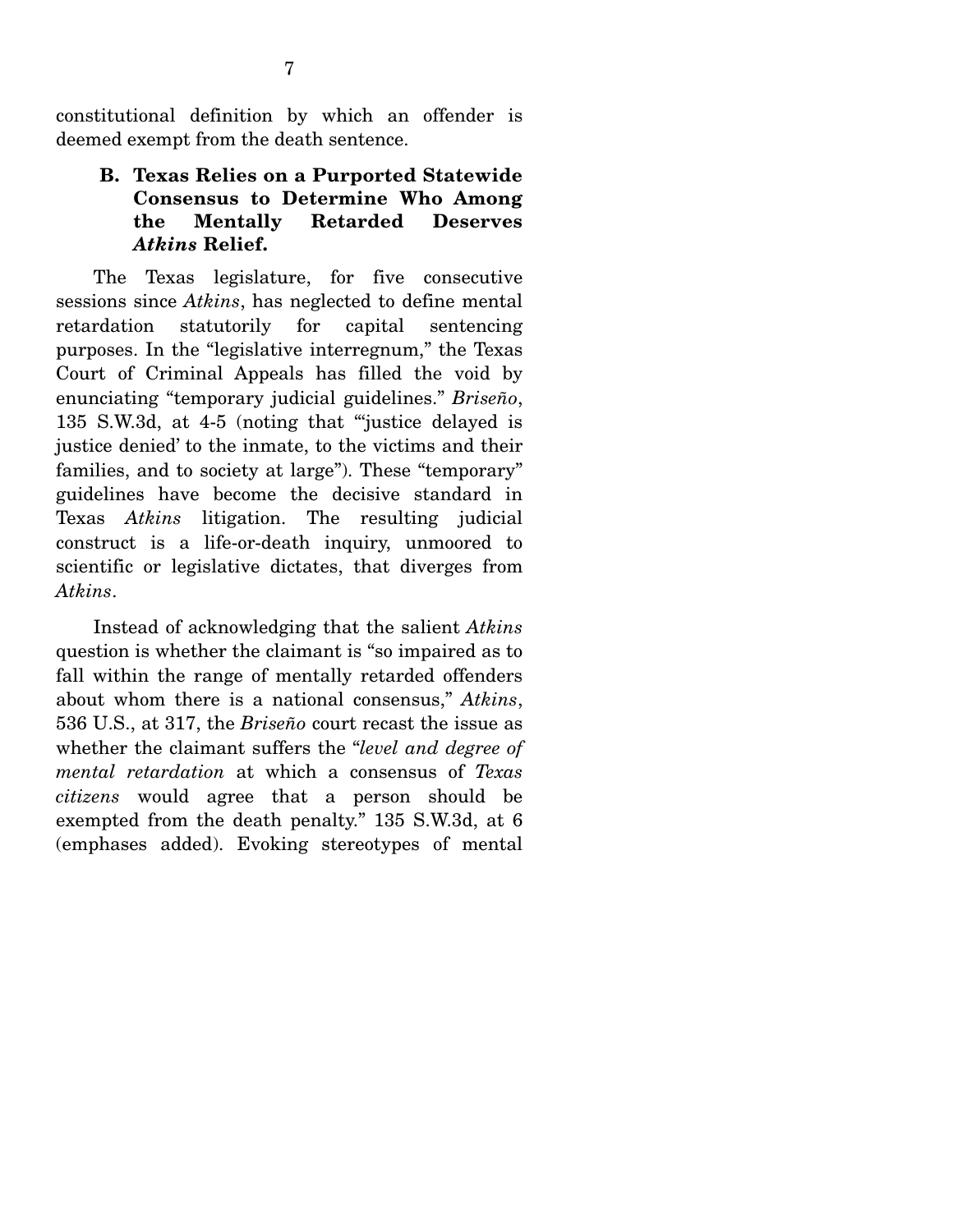retardation, the court stated that "[m]ost Texas citizens might agree that Steinbeck's Lennie should, by virtue of his lack of reasoning ability and adaptive skills, be exempt." *Ibid.* (citing J. Steinbeck, Of Mice and Men (1937)). The *Briseño* court further observed that "[s]ome 85% of those officially categorized as mentally retarded" are just "mildly mentally retarded," which the court believed stemmed from a desire "in the mental health profession [to] define mental retardation broadly to provide an adequate safety net for those who are at the margin." *Id.*, at 5- 6. The court distinguished the clinical perspective from the Texan outlook for purposes of determining who merits Eighth Amendment protection. *Ibid.*

*Briseño* introduced seven non-clinical factors to the *Atkins* inquiry to reflect the subjective consensus in Texas about who *among* the mentally retarded should be subject to the death penalty. *Id.*, at 6, 8-9. Notwithstanding *Atkins*'s wholesale ban on capital punishment for the mentally retarded—and that *Atkins* itself concerned the sentence of a mildly retarded offender, 536 U.S., at 308-309, *Briseño*  reasoned that only a subset of individuals clinically deemed mentally retarded merit constitutional protection. In so doing, *Briseño* introduced a false dichotomy between the *Atkins* prohibition for the mildly and profoundly mentally retarded and between Eighth Amendment protection in Texas and nationwide.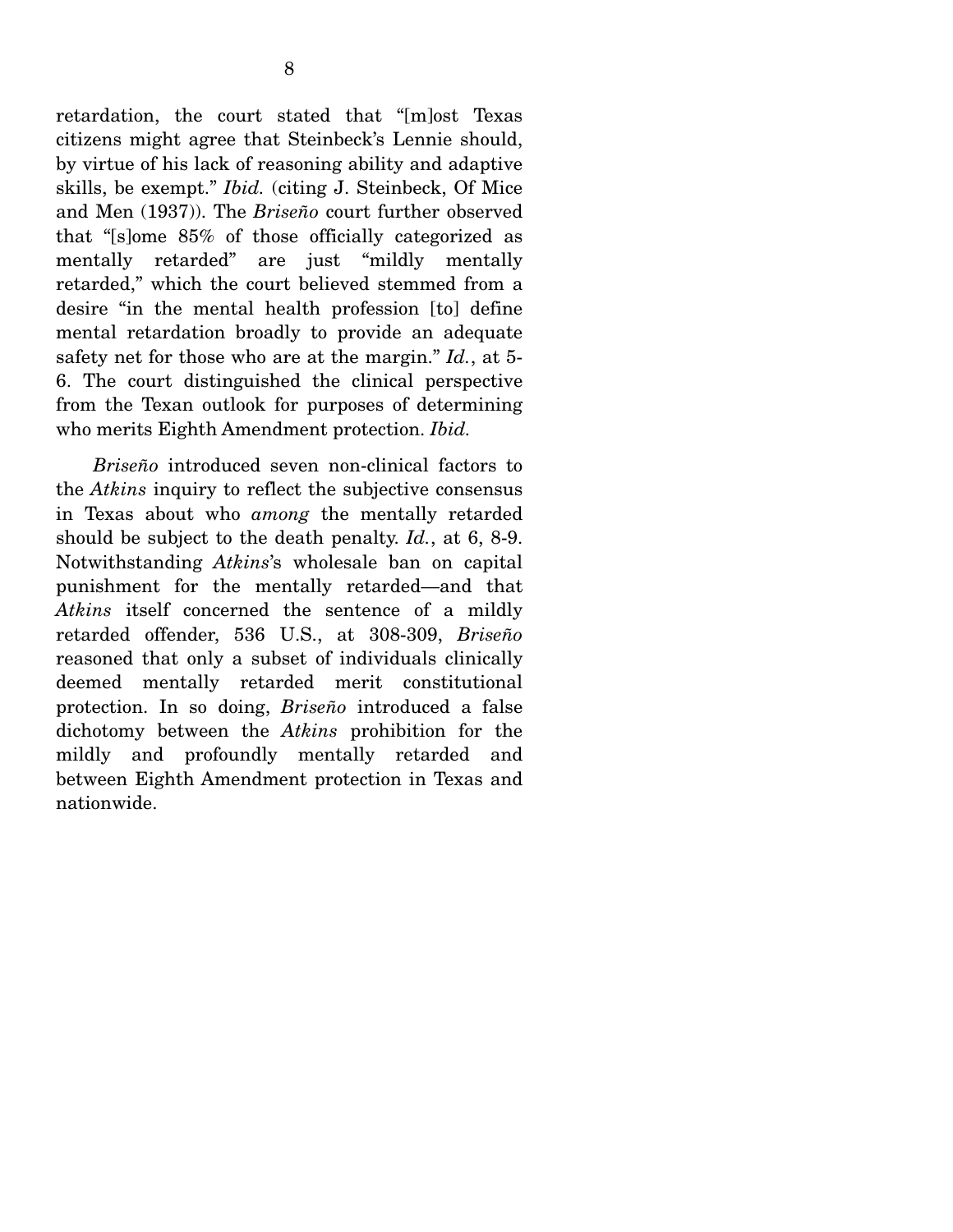### **II.** *BRISEÑO***'S NON-CLINICAL TEST UNDERCUTS THE CONSTITUTIONAL INQUIRY.**

*Briseño* does and has subverted standardized measures of adaptive behavior and uncontroverted expert opinions, in contravention of the Constitution. Its contra-clinical factors narrow the category of less culpable individuals identified in *Atkins*, thereby negating the Court's mandate.

### **A.** *Briseño* **Devised Seven Lay Factors to Identify Mental Retardation.**

 The *Briseño* court employed the AAMR/AAIDD clinical definition of mental retardation, used in *Atkins*, and the substantially similar Texas Health and Safety Code §591.003(13) definition.<sup>5</sup> 135 S.W.3d, at 8. The court also imported the APA definition of "significantly subaverage intellectual functioning" used in *Atkins*, 536 U.S., at 308, n.3, to define the AAMR/AAIDD's use of the same phrase.<sup>6</sup> Briseño, 135 S.W.3d, at 7 & n.24. As *Briseño* at least nominally recognized, these are the formal definitions of mental retardation.

<sup>&</sup>lt;sup>5</sup> Mental retardation "means significantly subaverage general intellectual functioning that is concurrent with deficits in adaptive behavior and originates during the developmental period." Tex. Health & Safety Code §591.003(7-a),(13).

<sup>&</sup>lt;sup>6</sup> "Significantly subaverage intellectual functioning is defined as an IQ of about 70 or below (approximately 2 standard deviations below the mean)." *Briseño*, 135 S.W.3d, at 7, n.24 (quoting APA 2000, at 39).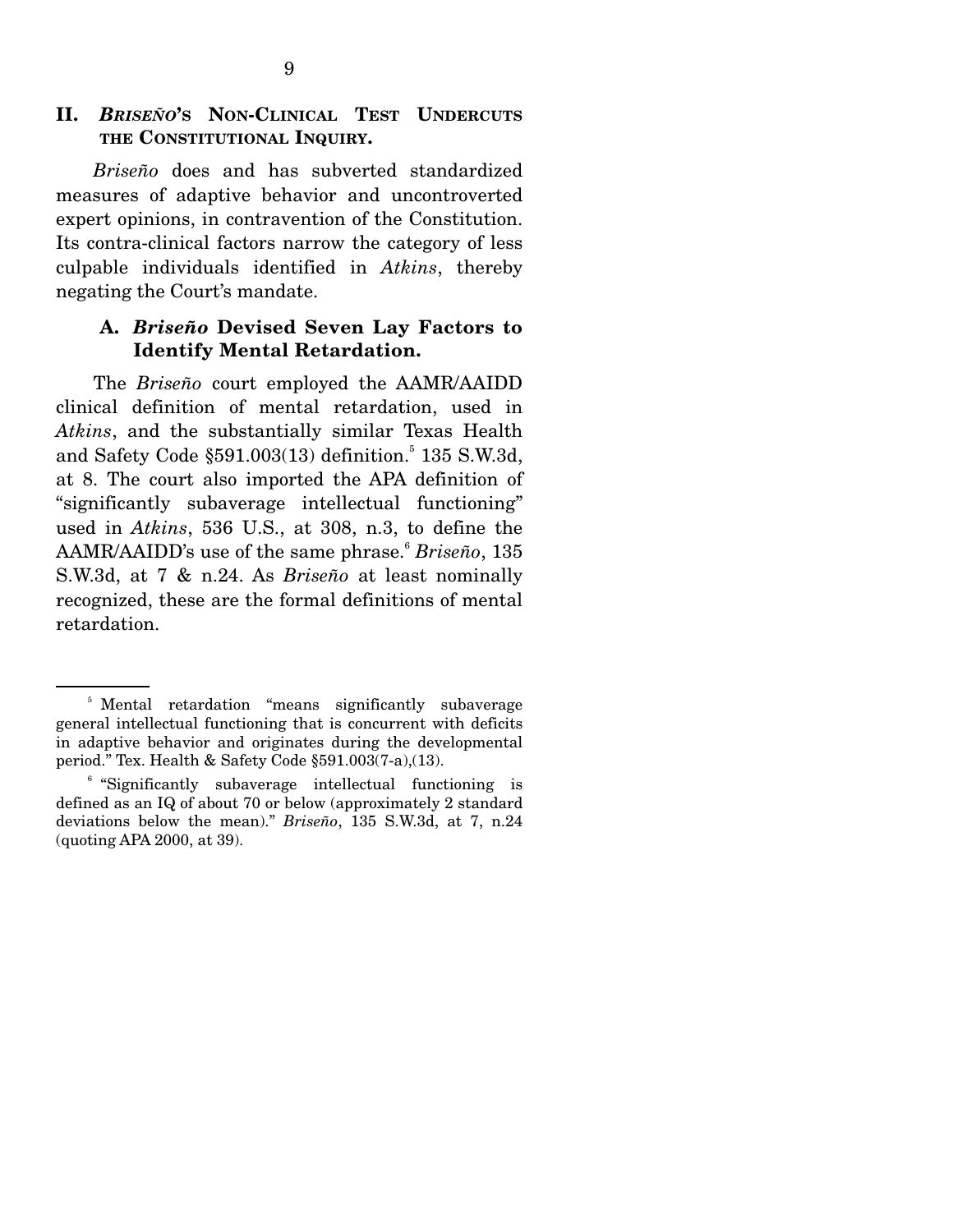However, despite its acknowledgment of clinical definitions, *Briseño* criticized—and ultimately supplanted—the adaptive functioning criteria, characterizing them as "exceedingly subjective" and prone to dueling expert testimony. *Id.*, at 8. The court instead directed factfinders to seven "evidentiary factors," that it purported to be "indicative of mental retardation or of a personality disorder," *ibid.*, as follows:

- Did those who knew the person best during the developmental stage—his family, friends, teachers, employers, authorities—think he was mentally retarded at that time, and, if so, act in accordance with that determination?
- Has the person formulated plans and carried them through or is his conduct impulsive?
- Does his conduct show leadership or does it show that he is led around by others?
- Is his conduct in response to external stimuli rational and appropriate, regardless of whether it is socially acceptable?
- Does he respond coherently, rationally, and on point to oral or written questions or do his responses wander from subject to subject?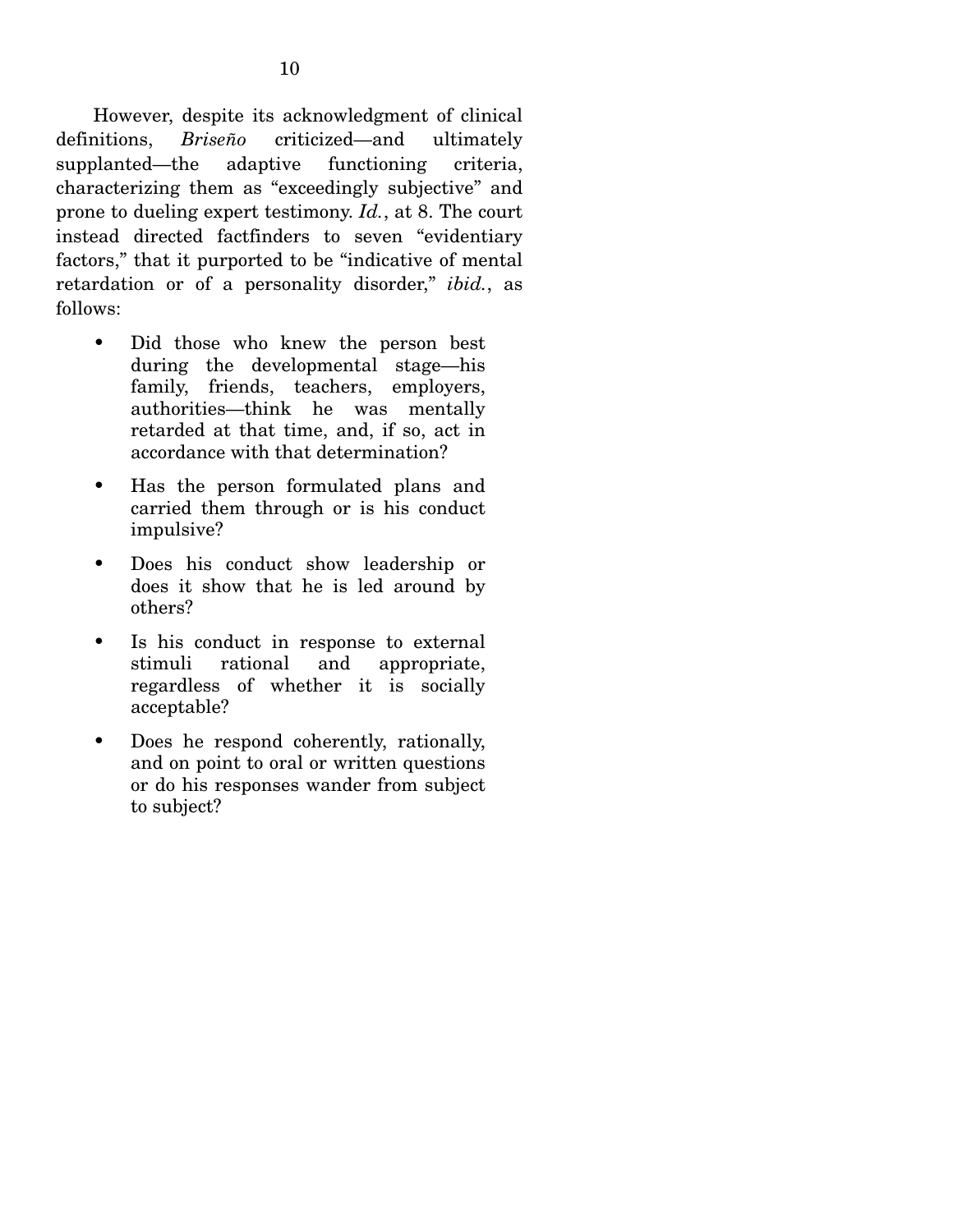- Can the person hide facts or lie effectively in his own or others' interests?
- Putting aside any heinousness or gruesomeness surrounding the capital offense, did the commission of that offense require forethought, planning, and complex execution of purpose? *Id.*, at 8-9.

 The factors were dictated without reference to scientific or professional authority and instead appear to be based entirely on the judges' own impressions and assumptions. The contra-clinical inquiry circumvents *Atkins* and subjects to capital punishment those who are death-ineligible under AAMR/AAIDD and APA standards—the same standards that underlay the finding of a "national consensus" in *Atkins*. 536 U.S., at 316-317 & n.22.

### **B. The** *Briseño* **Factors Contradict Controlling Clinical Criteria.**

 The *Briseño* factors provide untrammeled discretion to the factfinder to substitute personal sensibilities for clinical criteria. The judicial overlay sharply diverges from professional standards, denying death-ineligible individuals crucial constitutional protection.

 The *Briseño* factors permit the factfinder to work backwards from the crime to a "diagnosis" of mental retardation or, much more typically, the absence thereof. Whereas clinical assessments encompass a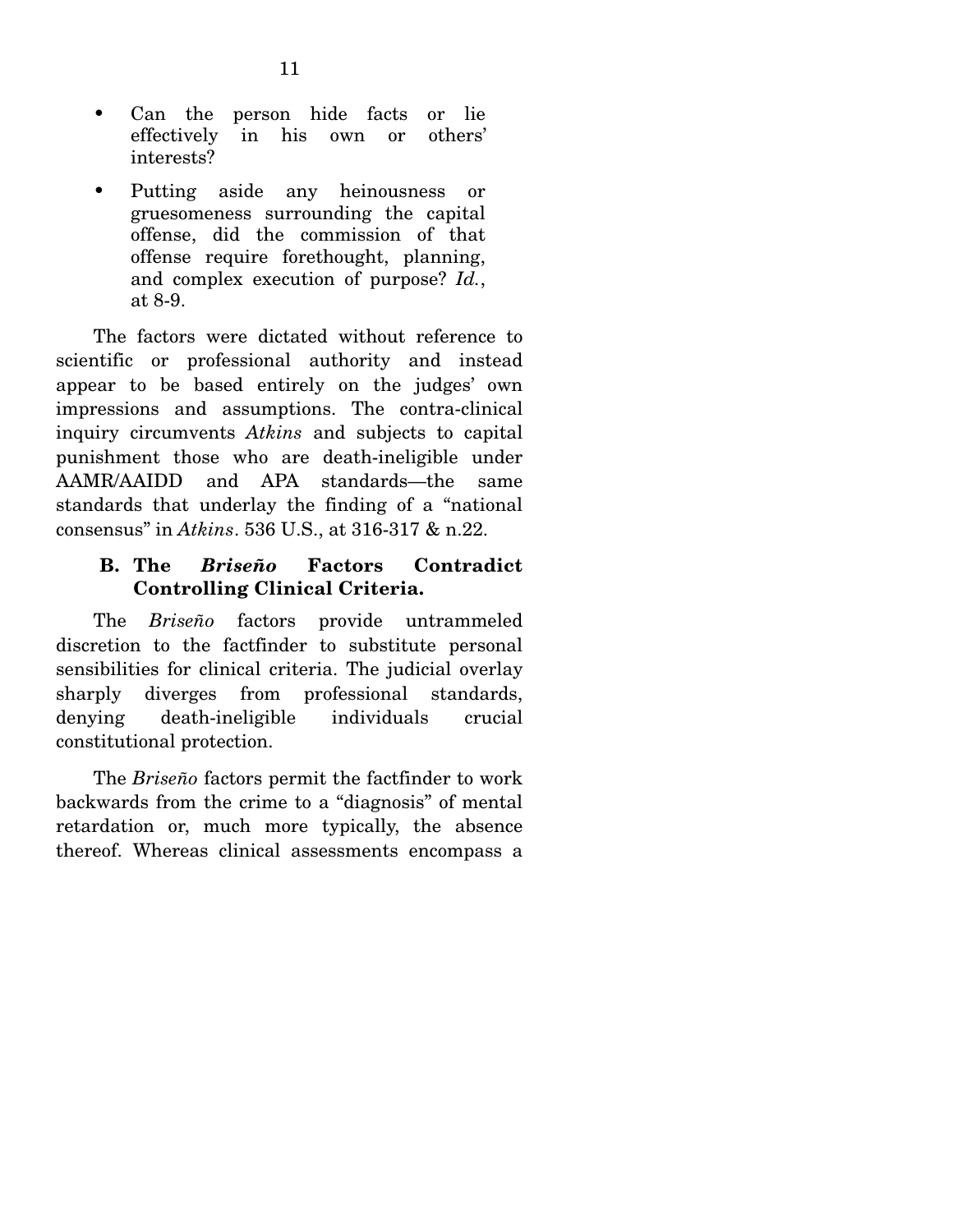comprehensive evaluation of an individual in diverse settings, six of the seven *Briseño* factors examine the crime in question. Cf. *Gallo* v. *State*, 239 S.W.3d 757, 777 (Tex. Crim. App. 2007) ("many of the *Briseño* factors pertain to the facts of the offense and the defendant's behavior before and after the commission of the offense"). An individual that is clinically retarded can be deemed not mentally retarded under *Briseño* if, in committing his crime, he "formulated plans and carried them through"; he demonstrated "leadership" by committing the crime with someone else; he "respond[ed] coherently, rationally, and on point" when questioned by the police; he lied to the police demonstrating his ability to "hide facts or lie effectively in his own . . . interests"; or the crime required "forethought." 135 S.W.3d, at 8-9.

 The focus on the execution of a crime is practically irrelevant, however, in light of *Atkins*'s recognition that "[m]entally retarded persons frequently know the difference between right and wrong and are competent to stand trial." 536 U.S., at 318. This Court has emphasized that "[n]othing in [*Atkins*] suggested that a mentally retarded individual must establish a nexus between her mental capacity and her crime before the Eighth Amendment prohibition on executing her is triggered." *Tennard* v. *Dretke*, 542 U.S. 274, 287 (2004). A mental retardation inquiry should consider typical, daily behavior in an individual's community environment, rather than myopically focus on an isolated event. AAMR 2010, at 47-48. See also C.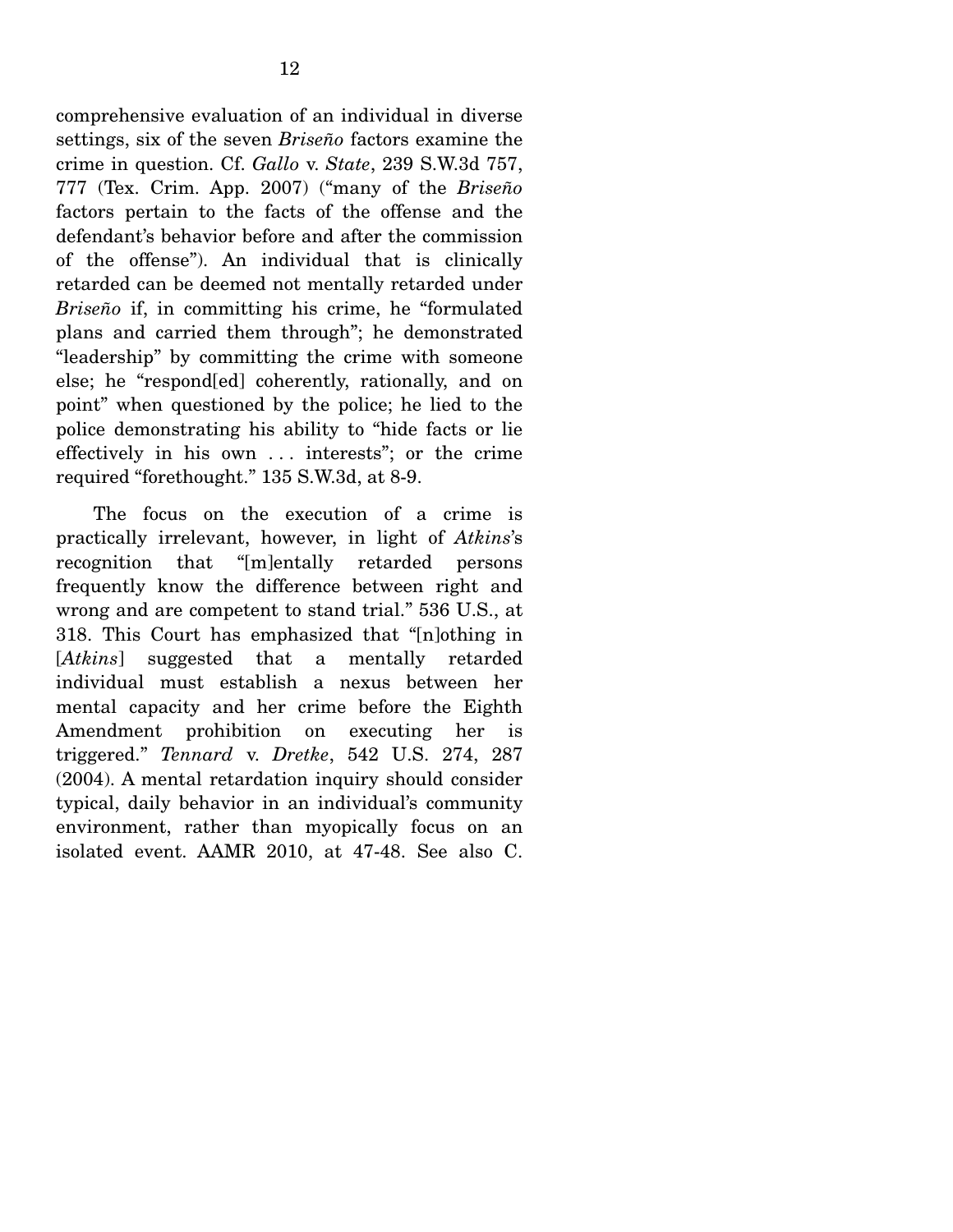Everington & J.G. Olley, Implications of *Atkins v. Virginia*: Issues in Defining and Diagnosing Mental Retardation, 8 J. Forensic Psychol. Prac., no. 1, 2008, at 1, 11 ("[P]erhaps most important, adaptive behavior is the individual's typical performance in his/her community setting. The details of the crime cannot be considered to be a sample of typical behavior."). Moreover, diverting the inquiry to the particulars of a brutal offense invites emphasis on highly prejudicial facts.

 The *Briseño* factors undermine the role of, and allow determinations in spite of, uncontroverted expert opinion. For example, the first factor considers the opinions of "family, friends, teachers, employers, [and] authorities" regarding the individual's condition. 135 S.W.3d, at 8. Aside from their lack of qualifications to make such a determination, some of these people naturally may be reluctant to label their child, sibling, or student as mentally retarded, given the stigma that accompanies such a label. Indeed, any characterization likely would be predicated on stereotypes.<sup>7</sup>

<sup>&</sup>lt;sup>7</sup> Many people have misconceptions about mental retardation, which frequently leads to a presumption of malingering when anticipated stereotypes are not present. See D. Keyes, et al., Mitigating Mental Retardation in Capital Cases: Finding the 'Invisible' Defendant, 22 Mental & Physical Disability L. Rep. 529, 536 (1998).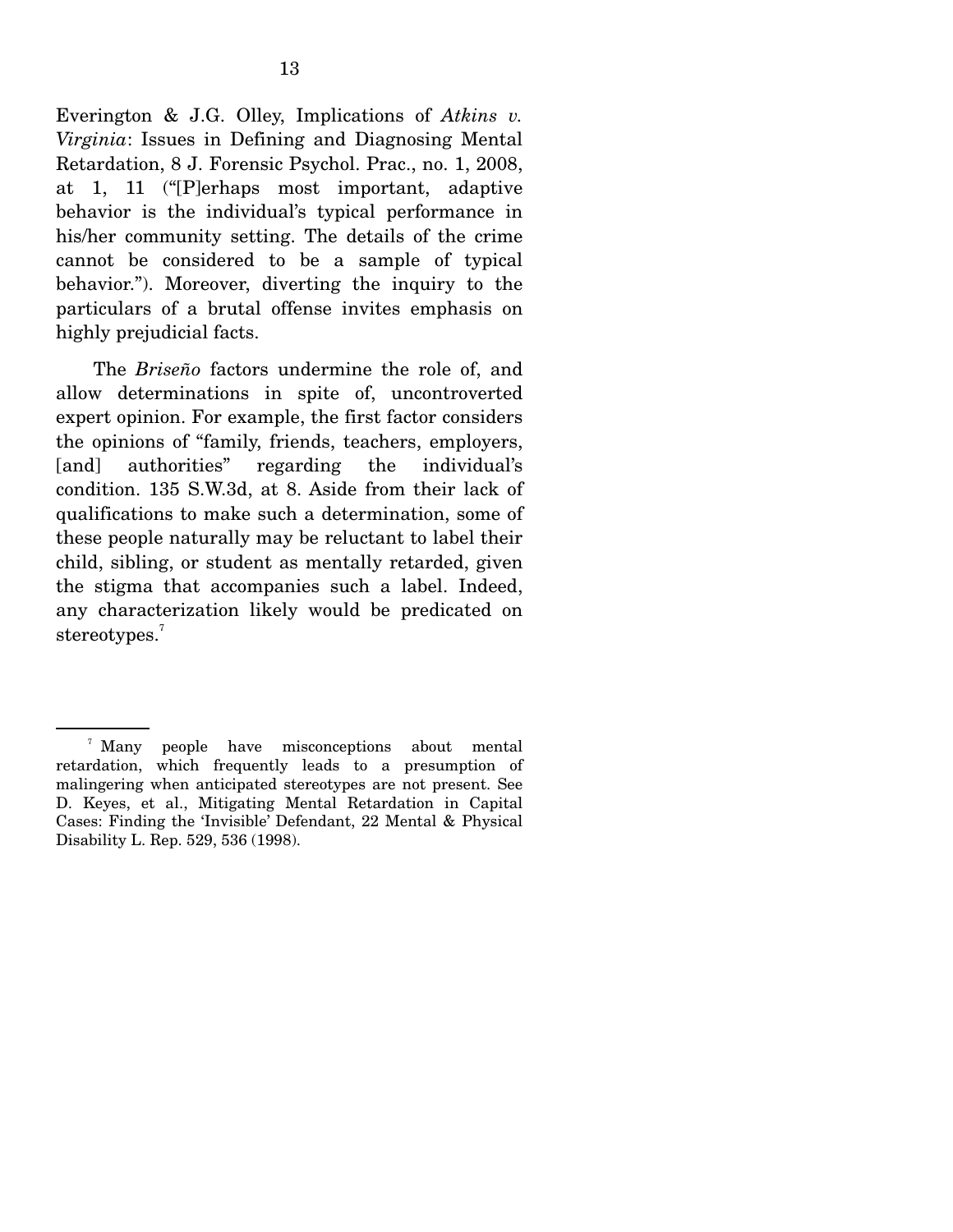The fourth *Briseño* factor contradicts the AAMR/ AAIDD and APA standards by asking the factfinder to consider the individual's reaction to external stimuli without regard for the social appropriateness of the reaction. *Ibid.* Prevailing clinical research defines "[i]mpairments in adaptive behavior" as "significant limitations in an individual's effectiveness in meeting the standards of . . . social responsibility that are expected for his or her age level and cultural group." *Id.*, at 7, n.25 (quoting American Association on Mental Deficiency, Classification in Mental Retardation 11 (Grossman ed. 1983)). Moreover, "about 85%" of mentally retarded individuals "typically develop social and communication skills." APA 2000, at 43. Likewise, the fifth factor asks whether the individual can "hide facts or lie effectively," but individuals with mental retardation, like most people, are able to hide facts, especially when experiencing high anxiety.

 Further, by articulating "evidentiary factors" that may suggest "mental retardation *or . . .* a personality disorder," 135 S.W.3d, at 8 (emphasis added), *Briseño*  establishes an artificial distinction between two often overlapping medical conditions. The factors essentially have morphed into a standalone, dispositive inquiry that exclusively attributes any adaptive deficit to a personality disorder.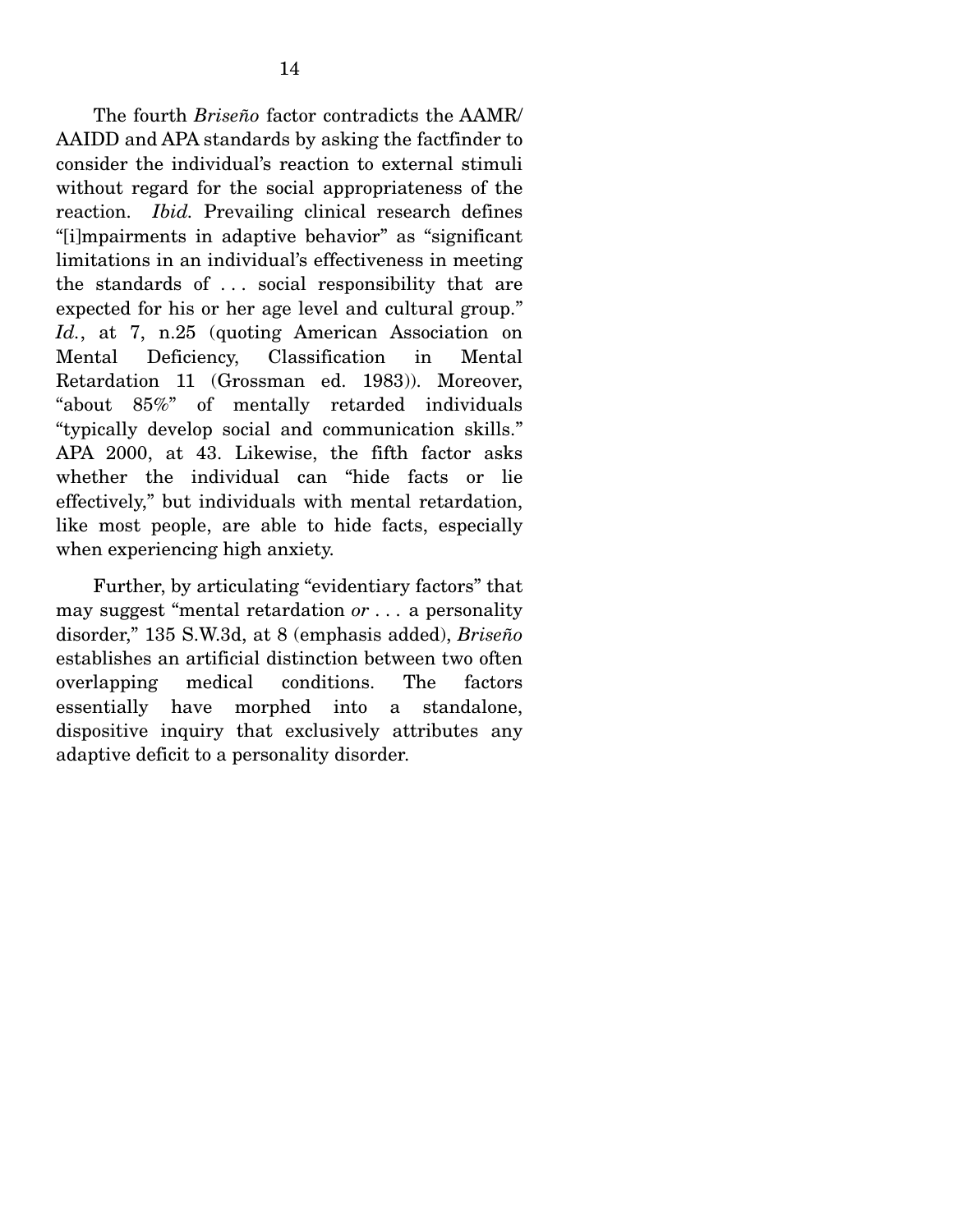### **C.** *Briseño* **Improperly Considers Strengths to the Exclusion of Limitations.**

 Adaptive limitations lie at the core of a clinical diagnosis of mental retardation. Nevertheless, *Briseño* focuses on perceived strengths to the exclusion of limitations, dangerously restricting the class of persons eligible for constitutionally mandated protection.

 The AAMR/AAIDD recognizes that "[w]ithin an individual, limitations often coexist with strengths." AAMR 2010, at 1; AAMR 2002, at 1. Such an assumption is "essential to the application" of the mental retardation definition. AAMR 2010, at 1. Individuals "with mental retardation are complex human beings who likely have certain gifts as well as limitations," such as "strengths in social or physical capabilities, strengths in some adaptive skill areas, or strengths in one aspect of an adaptive skill in which they otherwise show an overall limitation." AAMR 2002, at 8. "Thus, in the process of diagnosing [mental retardation], significant limitations in conceptual, social, or practical adaptive skills is not outweighed by the potential strengths in some adaptive skills." AAMR 2010, at 47; see also *Holladay*  v. *Allen*, 555 F.3d 1346, 1363 (CA11 2009) ("the criteria for diagnosis recognizes" that "[i]ndividuals with mental retardation have strengths and weaknesses, like all individuals").

 Whereas the AAMR/AAIDD and APA define significantly limited adaptive function as limitations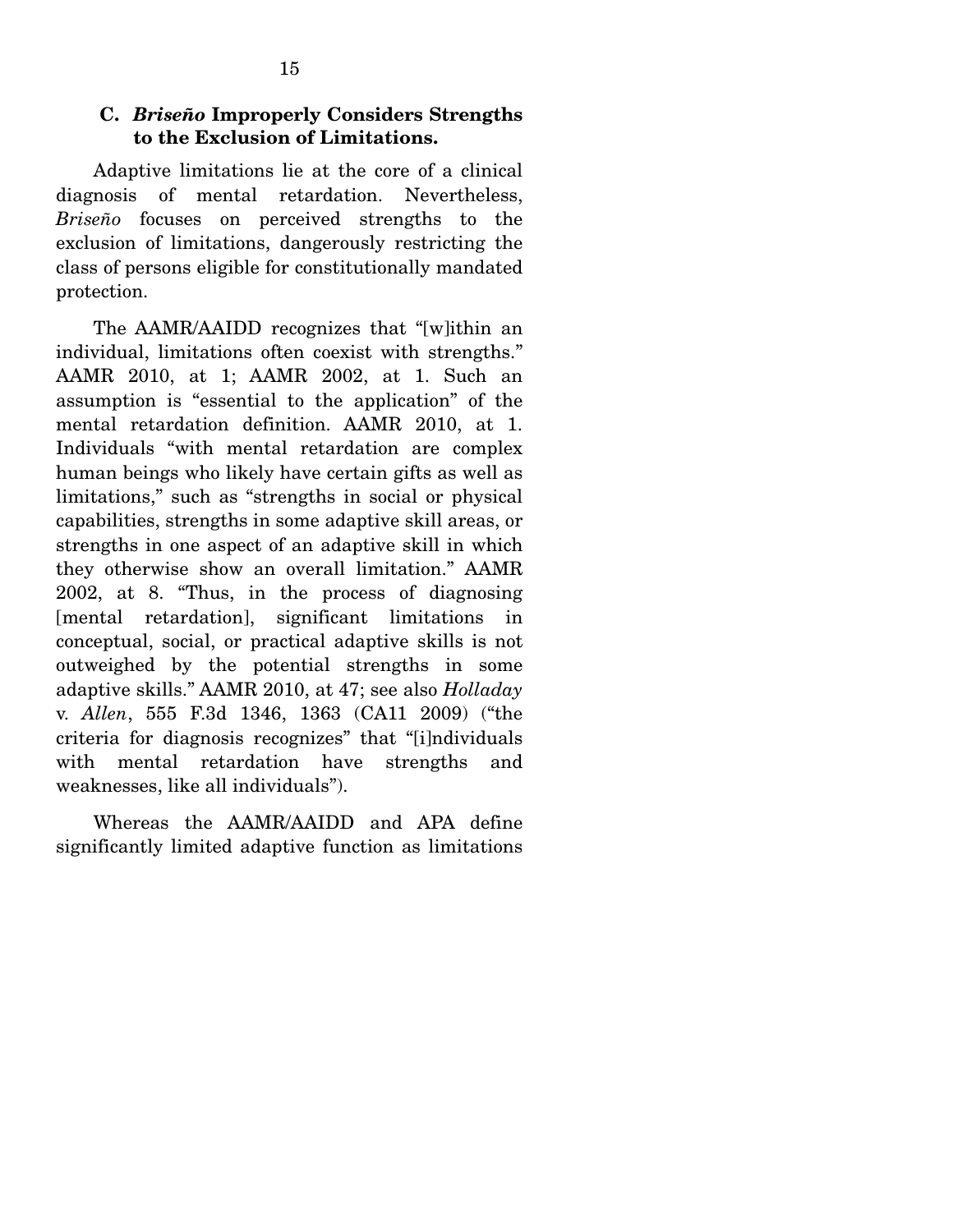in two or more of ten and eleven areas, respectively, Atkins, 536 U.S., at 308, n.3,<sup>8</sup> *Briseño* provides no guidance on the relative weight to accord to various factors. The omission creates an analytical chasm whereby a factfinder can conclude that an individual is mentally retarded only if that individual is practically nonfunctioning. If a factfinder "concludes that the petitioner met one of the *Briseño* factors even in a limited period of time or situation, the factfinder may then overlook the petitioner's limitations and conclude that the petitioner is not mentally retarded."

<sup>&</sup>lt;sup>8</sup> The AAMR revised the adaptive deficit criterion in 2002, but *Atkins* quotes the 1992 criterion:

<sup>&</sup>quot; '*Mental retardation* refers to substantial limitations in present functioning. It is characterized by significantly subaverage intellectual functioning, existing concurrently with related limitations in two or more of the following applicable adaptive skill areas: communication, self-care, home living, social skills, community use, self-direction, health and safety, functional academics, leisure, and work.'" 536 U.S., at 308, n.3 (quoting AAMR 1992).

The 2002 assessment requires significant limitations in one of three "skill domains." AAMR 2002, at 73. Each of the ten 1992 areas is included within one of the three "skill domains." AAMR 2002 Table 5.2. Accordingly, courts have not distinguished between the 1992 and 2002 assessments of adaptive limitations. See *Moore* v. *Quarterman*, 342 Fed. Appx. 65, 71, n.6 (CA5 2009) (unpublished). The APA similarly requires "significant limitations in adaptive functioning in at least two of the following skill areas: communication, self-care, home living, social/interpersonal skills, use of community resources, selfdirection, functional academic skills, work, leisure, health, and safety." *Atkins*, 536 U.S., at 308, n.3 (quoting APA 2000).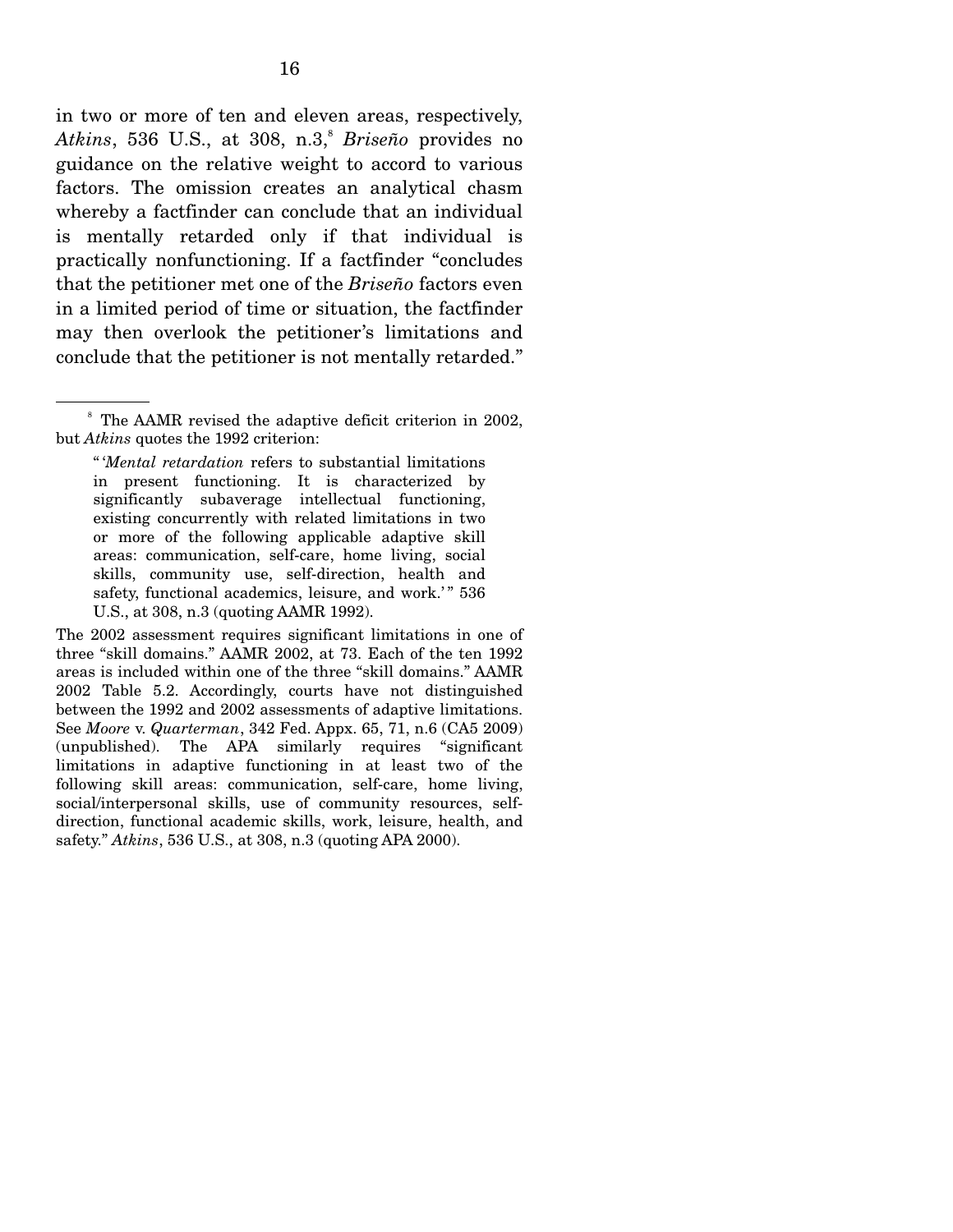*Chester* v. *Thaler*, 666 F.3d 340, 367 (CA5 2011) (Dennis, J., dissenting).

 This Court has long recognized "the wide variation in the abilities and needs" of mentally retarded individuals. *City of Cleburne* v. *Cleburne Living Ctr., Inc.*, 473 U.S. 432, 445 (1985). *Briseño*'s "scattershot approach to adaptive deficits—letting the fact-finder hunt and peck among adaptive deficits, unfettered by the specific diagnostic criteria that inform the expert opinion—will allow some capital offenders whom every rational diagnostician would find meets the clinical definition of mental retardation to be executed." *Lizcano* v. *State*, 2010 WL 1817772, at \*40 (Tex. Crim. App. 2010) (unpublished) (Price, J., dissenting).

 According dispositive weight to perceived strengths divorces the inquiry from actual limitations, leading to findings that "reflect the stereotypical view that mentally retarded individuals must be utterly incapable of caring for themselves, potentially dangerous, and 'unfit' to reproduce, as was once  $b$ elieved." $^{\circ}$ 

<sup>9</sup> P. White, Treated Differently in Life But Not in Death: The Execution of the Intellectually Disabled After *Atkins v. Virginia*, 76 Tenn. L. Rev. 685, 703 (2009) (internal cites, quotes omitted).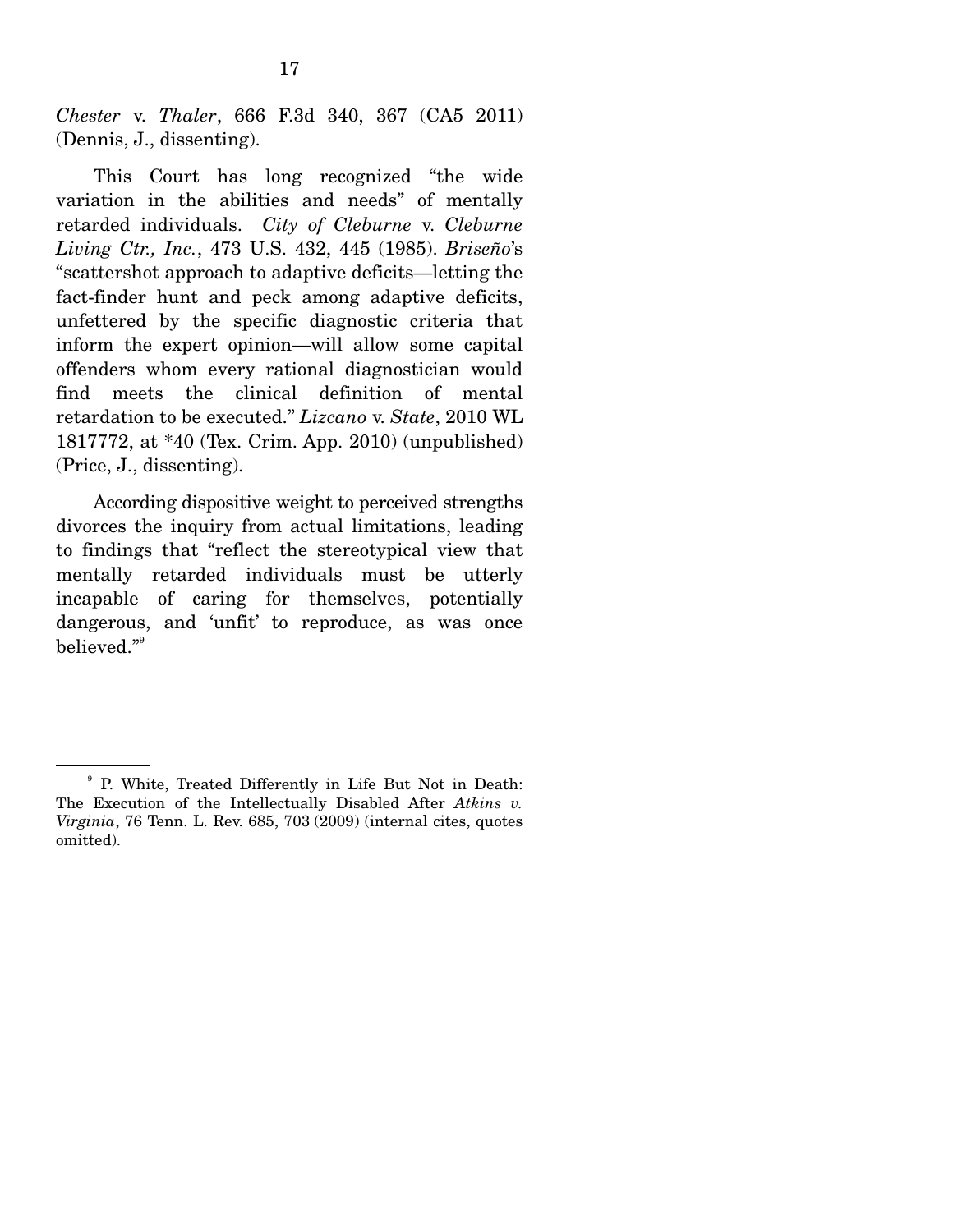### **D. Texas Courts Routinely Use** *Briseño* **to Supplant Clinical Assessment.**

 Although application of the *Briseño* factors is "discretionary," *Moore*, 342 Fed. Appx., at 72, n.7, the factors have attained preeminence as Texas courts have used them to supplant scientific definitions. As in the case of Mr. Wilson, the subjective nature of the *Briseño* inquiry can transform the assessment into a smokescreen for perfunctory clinical review and dismissal of uncontroverted expert opinion.

 For example, in *Hines* v. *Thaler*, 456 Fed. Appx. 357, 370 (CA5 2011) (unpublished), the state district court considered "all of the evidence . . . in light of the seven 'evidentiary factors' given in *Briseño*." The Fifth Circuit affirmed this approach without any discussion of standardized or clinical measures. *Id.*, at 372. Similarly, in *Ex parte Chester*, 2007 WL 602607, at \*3-\*5 (Tex. Crim. App. 2007) (unpublished), the Texas Court of Criminal Appeals ignored the clinical measure of adaptive behavior—a score of 57, well below the threshold, on the Vineland Adaptive Behavior Survey administered by the Texas Department of Criminal Justice—in favor of the trial court's analysis of the *Briseño* factors. Based on that analysis, and contrary to the State's own clinical assessment, the court determined that Mr. Chester did not have significant deficits in adaptive behavior and therefore was not mentally retarded. *Ibid.* The Fifth Circuit affirmed the district court's denial of habeas relief, holding that "the application of the *Briseño* factors, even in the absence of specific employment of the AAMR's methodology for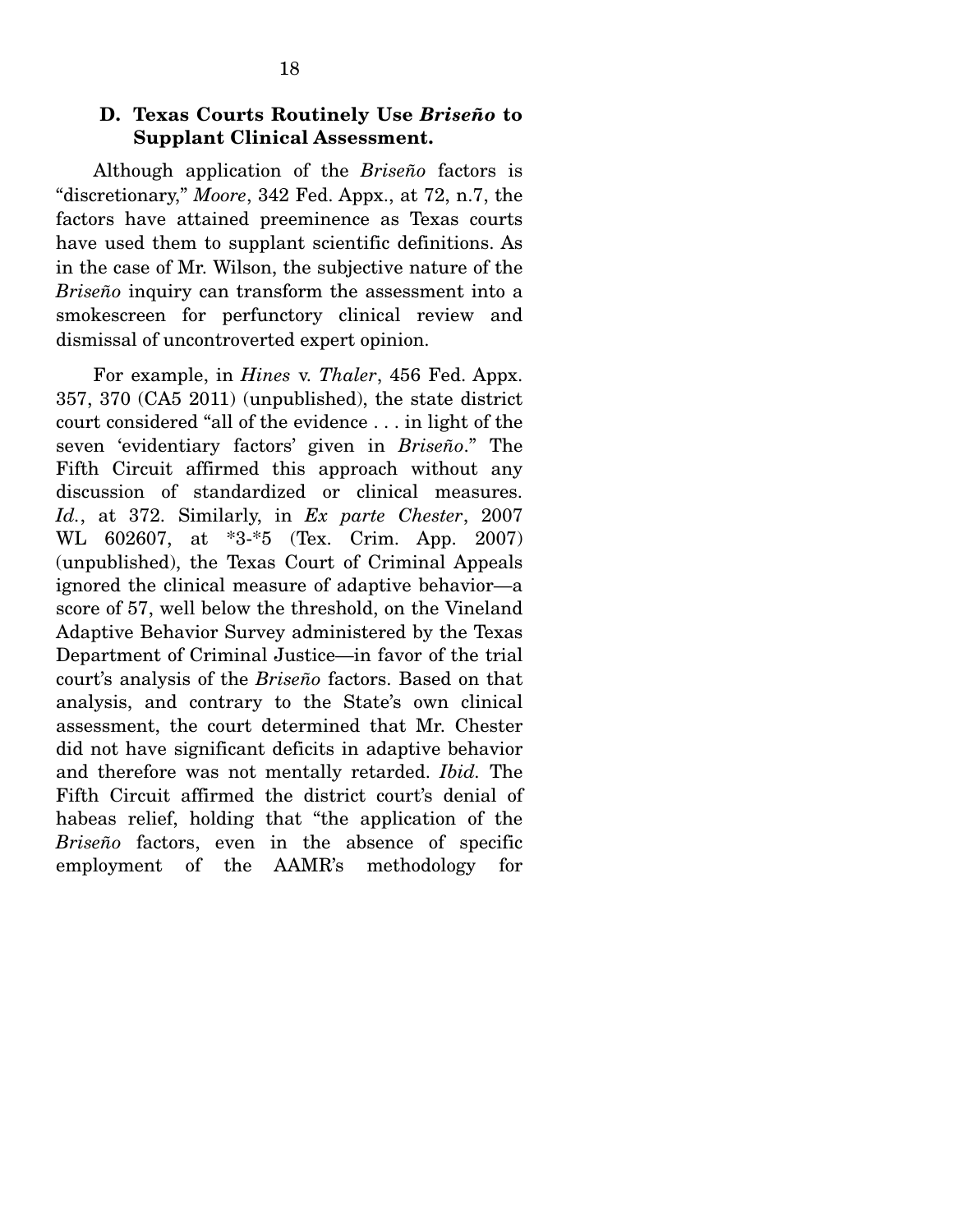determining deficiencies in adaptive behavior," is consistent with *Atkins*. *Chester*, 666 F.3d, at 347.<sup>10</sup>

 In *Hall* v. *State*, 160 S.W.3d 24 (Tex. Crim. App. 2004), the court dismissed the standardized assessments of adaptive limitations and relied on the lay testimony of an 18-year-old co-worker and several prison guards, each of whom opined that Mr. Hall was not mentally retarded. *Id.*, at 42 (Johnson, J., dissenting). The co-worker compared Mr. Hall to mentally challenged children to whom he taught sports. *Id.*, at 31. One guard compared Mr. Hall to " 'some kids [he knew] in school with Down's syndrome.'" *Id.*, at 43 (Johnson, J., dissenting). Another guard used a neighbor's daughter who was allegedly mentally retarded as the basis for comparison. *Ibid.* The third guard had an uncle who was allegedly mentally retarded and reasoned that Hall "was nothing like his uncle." *Id.*, at 35. Lay testimony based on such a random collection of individuals cannot serve as the basis for the diagnosis of mental retardation in accord with the national consensus identified in *Atkins*. Yet that is precisely what *Briseño* self-consciously promotes.

 The Texas Court of Criminal Appeals's recent remand order in *Ex parte Sosa* reflects the primacy

<sup>&</sup>lt;sup>10</sup> On May 14, 2012, Mr. Chester filed a Petition for Writ of Certiorari with the Court, presenting a substantially similar question concerning Texas's use of the *Briseño* factors. See Brief for the Petitioner, *Chester* v. *Thaler*, No. 11-1391, at i. Mr. Chester's petition remains pending before the Court.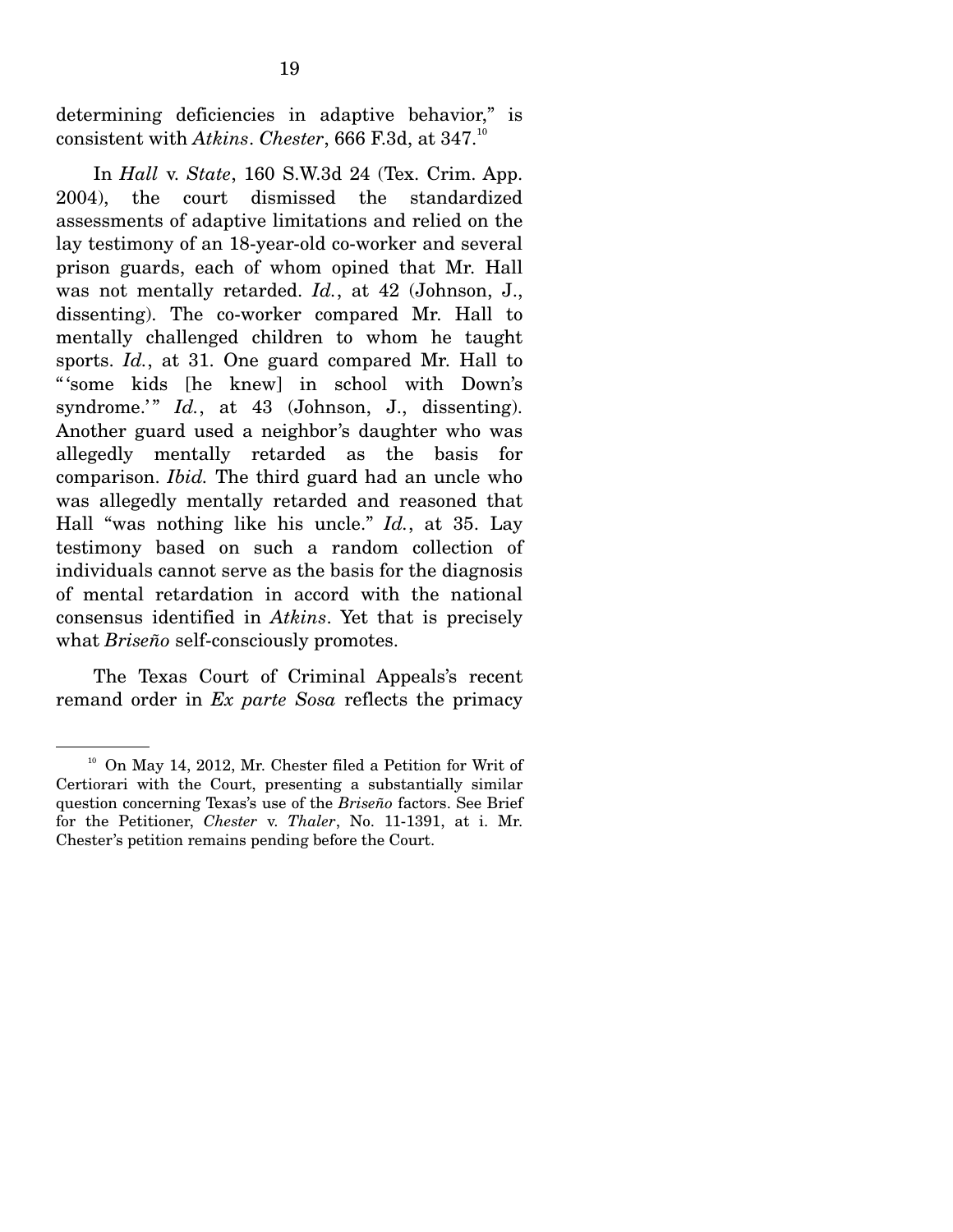given to the *Briseño* factors as a tool for denying relief. *Ex parte Sosa*, 364 S.W.3d 889 (Tex. Crim. App. 2007). There, the district court granted *Atkins* relief based on clinical measures and expert testimony but declined to consider the seventh *Briseño* factor about commission of the offense. *Id.*, at 892-893 & n.17. Notwithstanding the tremendous deference granted district courts denying *Atkins* relief, the Court of Criminal Appeals remanded with instructions to "gather information and provide findings" related to the last *Briseño* factor and "whether, considering the facts of the offense and the applicant's role in the offense, the judge still finds that the applicant is mentally retarded." *Id.*, at 896. In short, the Texas Court of Criminal Appeals pays lip service to the clinical definition, but the *Briseño* factors can—and usually do—trump a clinical diagnosis of mental retardation.

#### **III. TEXAS STANDS ALONE IN SUBJECTING MILDLY MENTALLY RETARDED OFFENDERS TO EXECUTION.**

 States throughout the nation overwhelmingly have responded to *Atkins* by utilizing the clinical inquiry. In addition to the federal government and 18 states that had done so before *Atkins*, nine states subsequently have adopted statutory definitions of mental retardation. $11$  Every state with a statutory

<sup>&</sup>lt;sup>11</sup> See Death Penalty Info. Ctr., States That Have Changed Their Statutes to Comply With the Supreme Court's Decision in *Atkins v. Virginia*, http://www.deathpenaltyinfo.org/states-havechanged-their-statutes-comply-supreme-courts-decision-atkins-vvirginia (last visited August 6, 2012); Death Penalty Info. Ctr., (Continued on following page)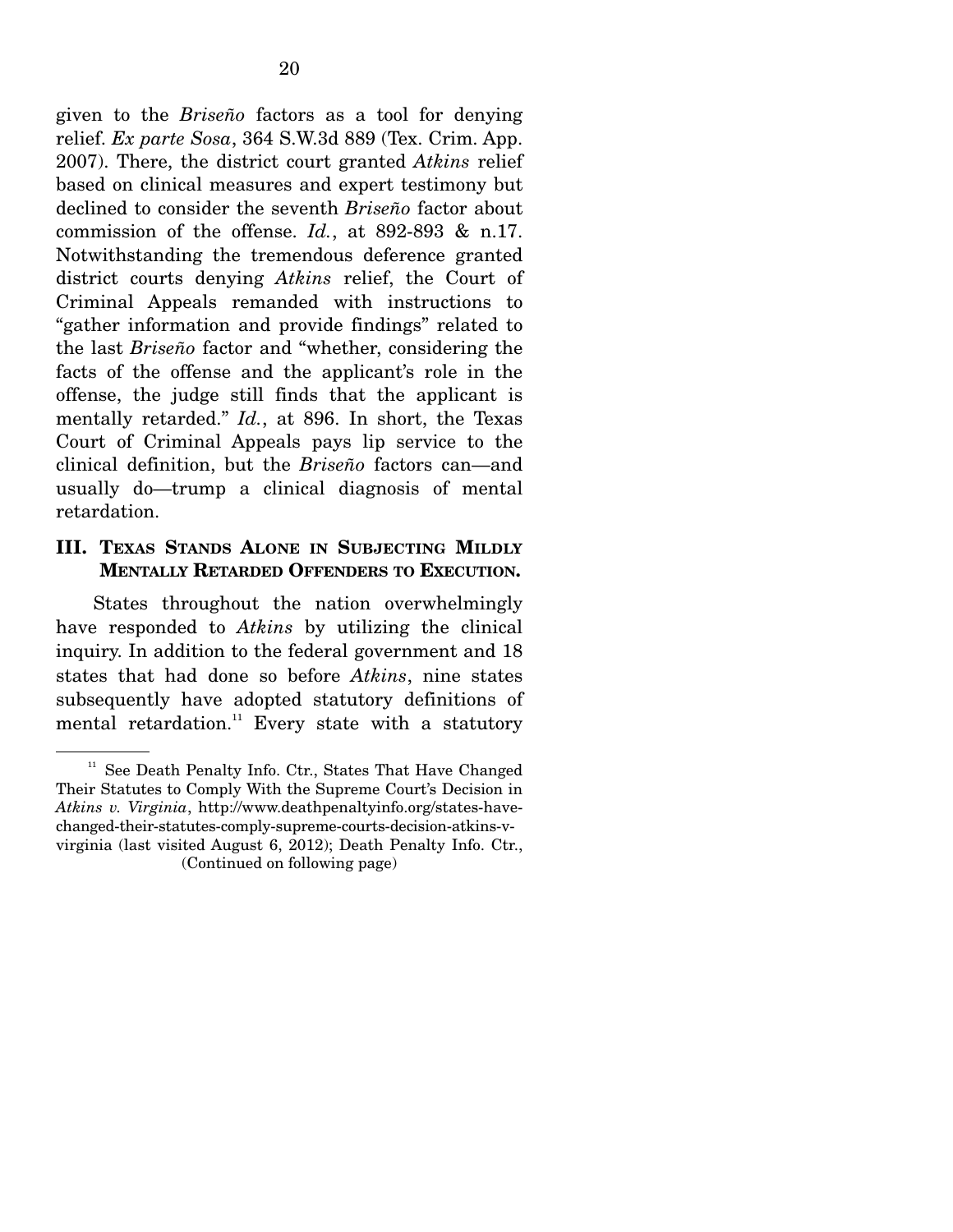definition has incorporated the three-pronged test.<sup>12</sup> Even states that have defined mental retardation judicially have imposed a variant of the same threepronged inquiry.13 While the definitions vary in

13 See *Ex parte Perkins*, 851 So. 2d 453, 456 & n.2 (Ala. 2002); *Chase* v. *State*, 873 So. 2d 1013, 1027-1028 (Miss. 2004); *State* v. *Harris*, 181 N.J. 391, 528-529, 859 A.2d 364, 445-446 (2004); *State* v. *Lott*, 97 Ohio St. 3d 303, 305, 2002-Ohio-6625, ¶¶11-12, 779 N.E.2d 1011, 1014 (2002); *Commonwealth* v. *Miller*, 585 Pa. 144, 152-155, 888 A.2d 624, 629-631 (2005); *Franklin* v. *Maynard*, 356 S.C. 276, 278-279, 588 S.E.2d 604, 605 (2003). Montana, New Hampshire, Oregon, and Wyoming do not appear to have had the opportunity to rule on a definition.

State Statutes Prohibiting the Death Penalty for People with Mental Retardation, http://www.deathpenaltyinfo.org/state-statutesprohibiting-death-penalty-people-mental-retardation (last visited August 6, 2012); see also Okla. Stat. tit. 21, §701.10b.

 $12$  Twenty-six of the 34 death penalty states have codified statutory definitions of mental retardation. See Ala. Code §15- 24-2(3) (adopted for social services purposes, not for criminal law purposes); Ariz. Rev. Stat. §13-753(K)(3); Ark. Code Ann. §5-4- 618(a)(1); Cal. Penal Code §1376(a); Colo. Rev. Stat. §18-1.3- 1101(2); Conn. Gen. Stat. §1-1g; Del. Code Ann. tit. 11, §4209(d)(3)(a); Fla. Stat. §921.137; Ga. Code Ann. §17-7- 131(a)(3); Idaho Code Ann. §19-2515A; Ind. Code §35-36-9-1; Kan. Stat. Ann. §21-4623; Ky. Rev. Stat. Ann. §532.130(2); La. Code Crim. Proc. Ann. art. 905.5.1(H)(1); Md. Code Ann., Crim. Law §2-202(b)(1); Mo. Ann. Stat. §565.030(6); Neb. Rev. Stat. §28-105.01(3); Nev. Rev. Stat. §174.098(7); N.M. Stat. Ann. §31- 20A-2.1(A) (New Mexico abolished the death penalty in 2009, but this action was not retroactive); N.C. Gen. Stat. §15A-2005(a)(1)(a); Okla. Stat. tit. 21, §701.10b; S.C. Code Ann. §16-3- 20(C)(b)(10); S.D. Codified Laws §23A-27A-26.2; Tenn. Code Ann. §39-13-203(a); Utah Code Ann. §77-15a-102; Va. Code Ann. §19.2-264.3:1.1(A); Wash. Rev. Code Ann. 10.95.030(2)(a).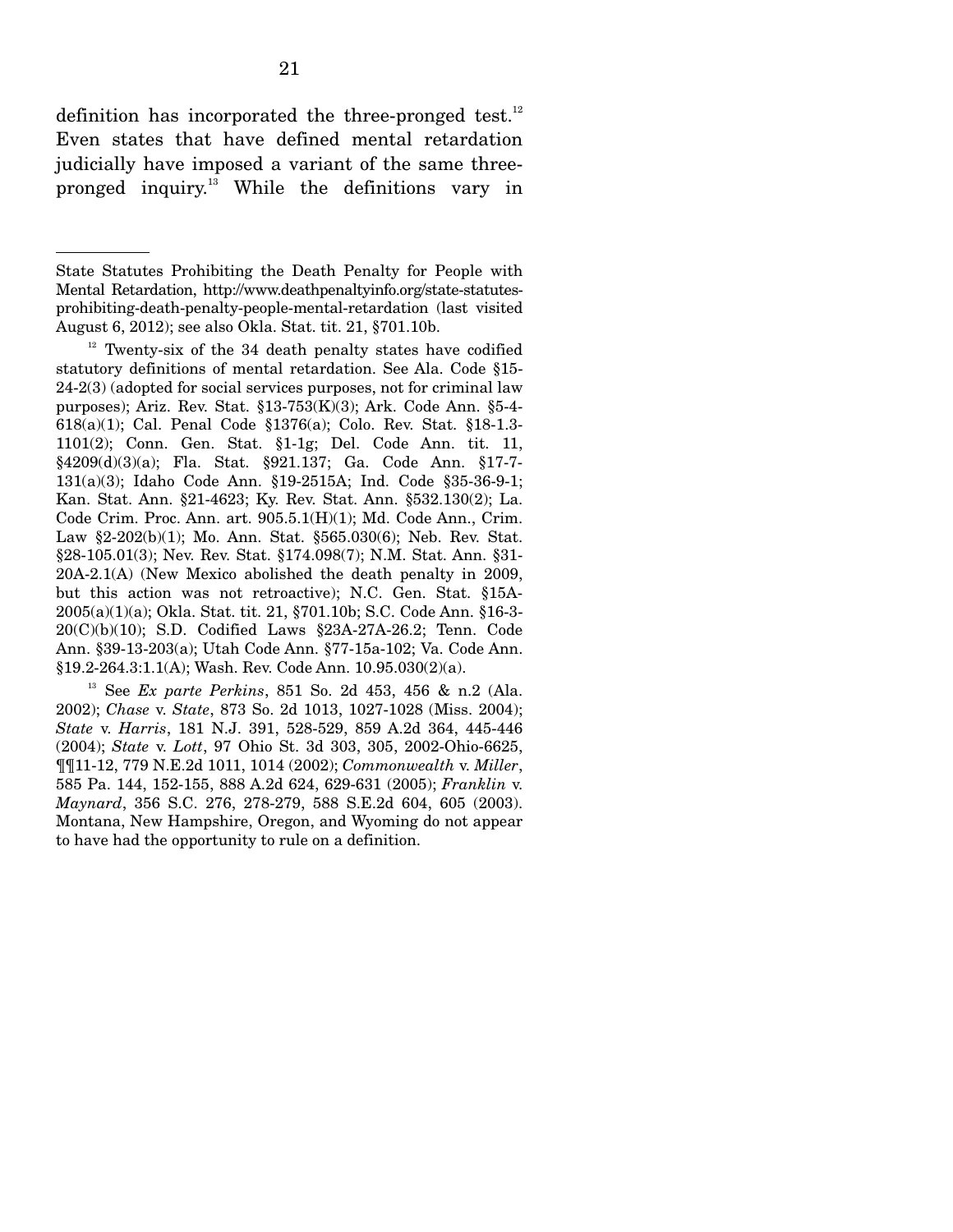certain respects—such as the cutoff level for IQ  $impairment<sup>14</sup>$ —all replicate the same clinical formula.

 Texas is the only state to offer a supplement or substitute for the clinical definition or assessment of mental retardation. P. Tobolowsky, A Different Path Taken: Texas Capital Offenders' Post-*Atkins* Claims of Mental Retardation, 39 Hastings Const. L.Q. 1, 142 (2011). Likewise, Texas is the only state to attempt to define mental retardation based on a *statewide* consensus rather than the *nationwide* consensus found in the definitions of the AAMR/AAIDD and APA. See *Sosa*, 364 S.W.3d, at 891.

 The scope of the Eighth Amendment protection is crucial, especially in Texas, which executes far more inmates than does any other state.<sup>15</sup> The success rate for Texas *Atkins* claimants is less than half the national average. In the ten years following *Atkins*, only 14 of 81 *Atkins* claimants in Texas have been

 $14$  For example, several states do not require an IQ cut-off, although many require "significantly subaverage" intellectual functioning. See Death Penalty Info. Ctr., State Statutes Prohibiting the Death Penalty for People with Mental Retardation, http://www.deathpenaltyinfo.org/state-statutesprohibiting-death-penalty-people-mental-retardation (last visited August 6, 2011).

<sup>&</sup>lt;sup>15</sup> See Death Penalty Info. Ctr., Number of Executions by State and Region Since 1976, http://www.deathpenaltyinfo.org/ number-executions-state-and-region-1976 (last visited August 6, 2011) (Texas executed more than twice as many inmates, 13 in 2011 and 17 in 2010, as any other state in 2011 and 2010.); see also Tobolowsky, *supra*, at 1-2.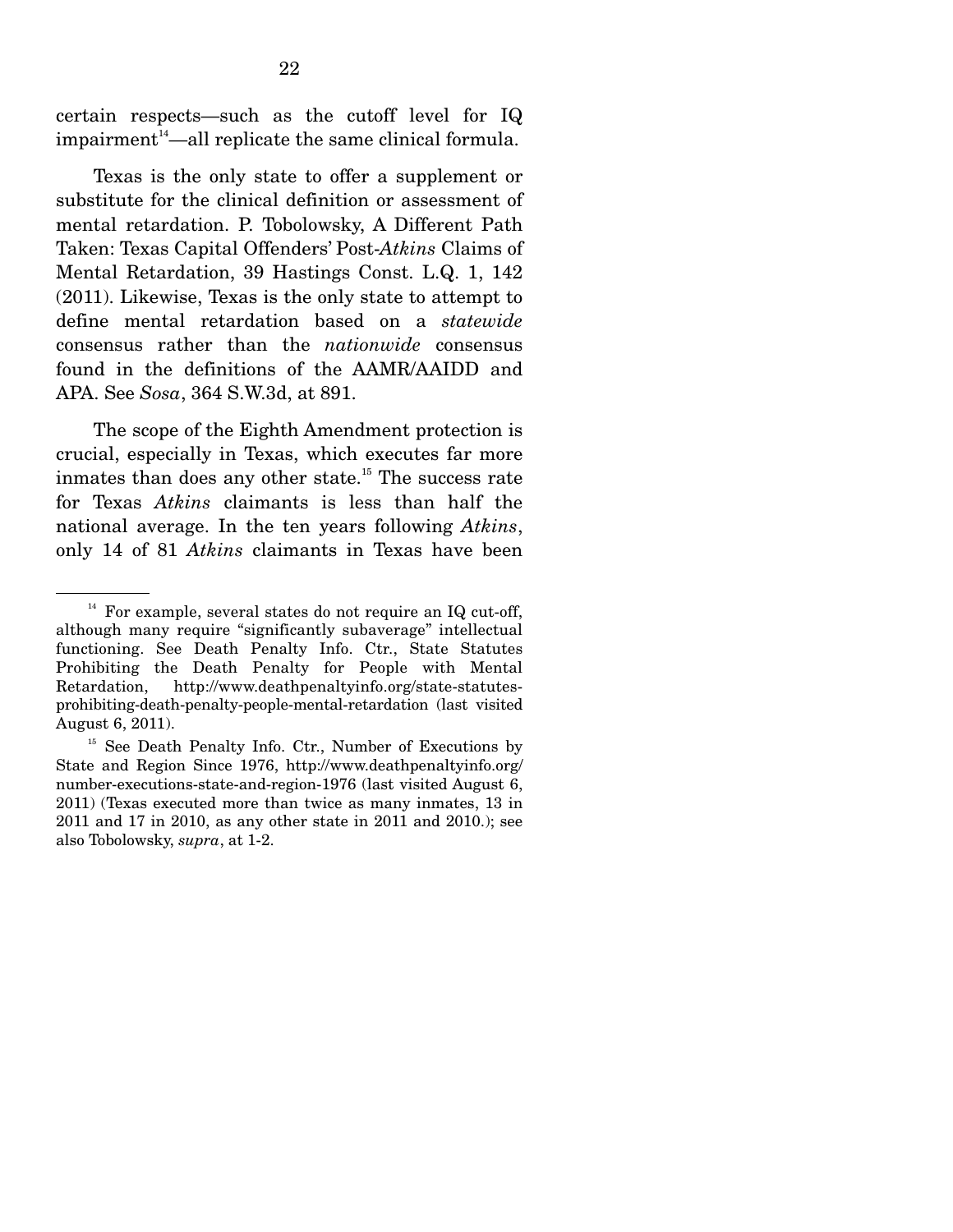successful, and eight of those followed stipulated findings of mental retardation—so that only six of 76 claimants in contested cases have been found to be mentally retarded. Tobolowsky, *supra*, at 65-71. Only one claimant has been found mentally retarded when the *Briseño* factors were used to determine adaptive limitations. See *id.*, at 161; *Ex parte Van Alstyne*, 239 S.W.3d 815, 820-821 & nn.15-18 (Tex. Crim. App. 2007).

### **IV. THIS CASE IS AN IDEAL VEHICLE FOR PREVENTING TEXAS COURTS FROM CIRCUMVENTING THE** *ATKINS* **RULE.**

 This case demonstrates the grave dangers of Texas courts' application of *Briseño* to displace clinical factors. Mr. Wilson's court-appointed expert neuropsychologist found him to be mildly mentally retarded with an IQ score of 61, placing him in the bottom one percentile of intellectual functioning. See Pet. App. F8. The assessment showed that Mr. Wilson, who sucked his thumb through adulthood, is unable to perform even the simplest tasks without assistance and that his intellectual capacity is equivalent to that of a first- or second-grader. See *id.*, at F1-2, F5, F8. The State presented no expert to refute the mental retardation diagnosis. See *Wilson* v. *Quarterman*, 2009 WL 900807, at \*5 (ED Tex. 2009) (unpublished), aff 'd *sub nom. Wilson* v. *Thaler*, 450 Fed. Appx. 369 (CA5 2011) (unpublished).

 Nevertheless, the state district court concluded that Mr. Wilson is not mentally retarded. As the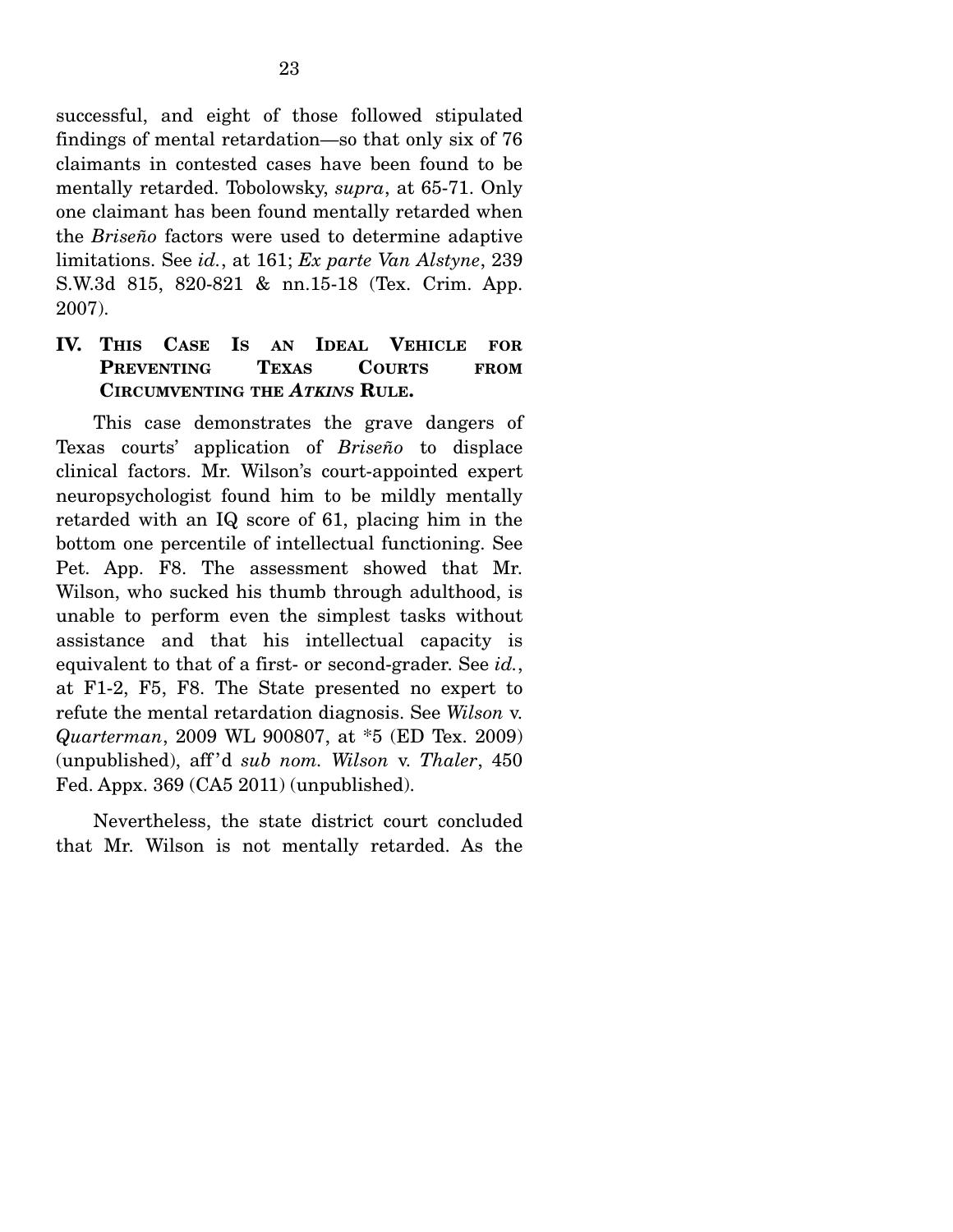federal district court noted, "the state court relied on the *Briseño* factors alone, rather than as a supplement to clinical factors, in determining whether [Mr. Wilson] had related, significant deficits in adaptive functioning." *Id.*, at \*7. Rejecting the application for a writ of habeas corpus, the federal district court explained that in Texas, "the *Briseño* factors can be used by themselves to establish whether a person has significant deficits in adaptive functioning, even if evidence is submitted which is relevant to the AAMR definition of adaptive deficits." Id., at \*8. The Fifth Circuit affirmed, reasoning that "the *Briseño* factors, whether standing alone or as incorporated into [the] conclusions on the clinical factors of adaptive deficits and age of onset," are consistent with *Atkins*. *Wilson*, 450 Fed. Appx., at 377.

 Despite *Briseño*'s reference to Steinbeck's Lennie as paradigmatic of the mentally retarded individual that Texas citizens would exempt from execution, 135 S.W.3d, at 6, the Constitution imposes a categorical " 'restriction on the State's power to take the life' of a mentally retarded offender." *Atkins*, 536 U.S., at 321 (quoting *Ford* v. *Wainwright*, 477 U.S. 399, 405 (1986)). If that categorical prohibition is to have any force in Texas, courts must not use the *Briseño* factors to exclude mildly retarded individuals like Mr. Wilson from constitutional protection.